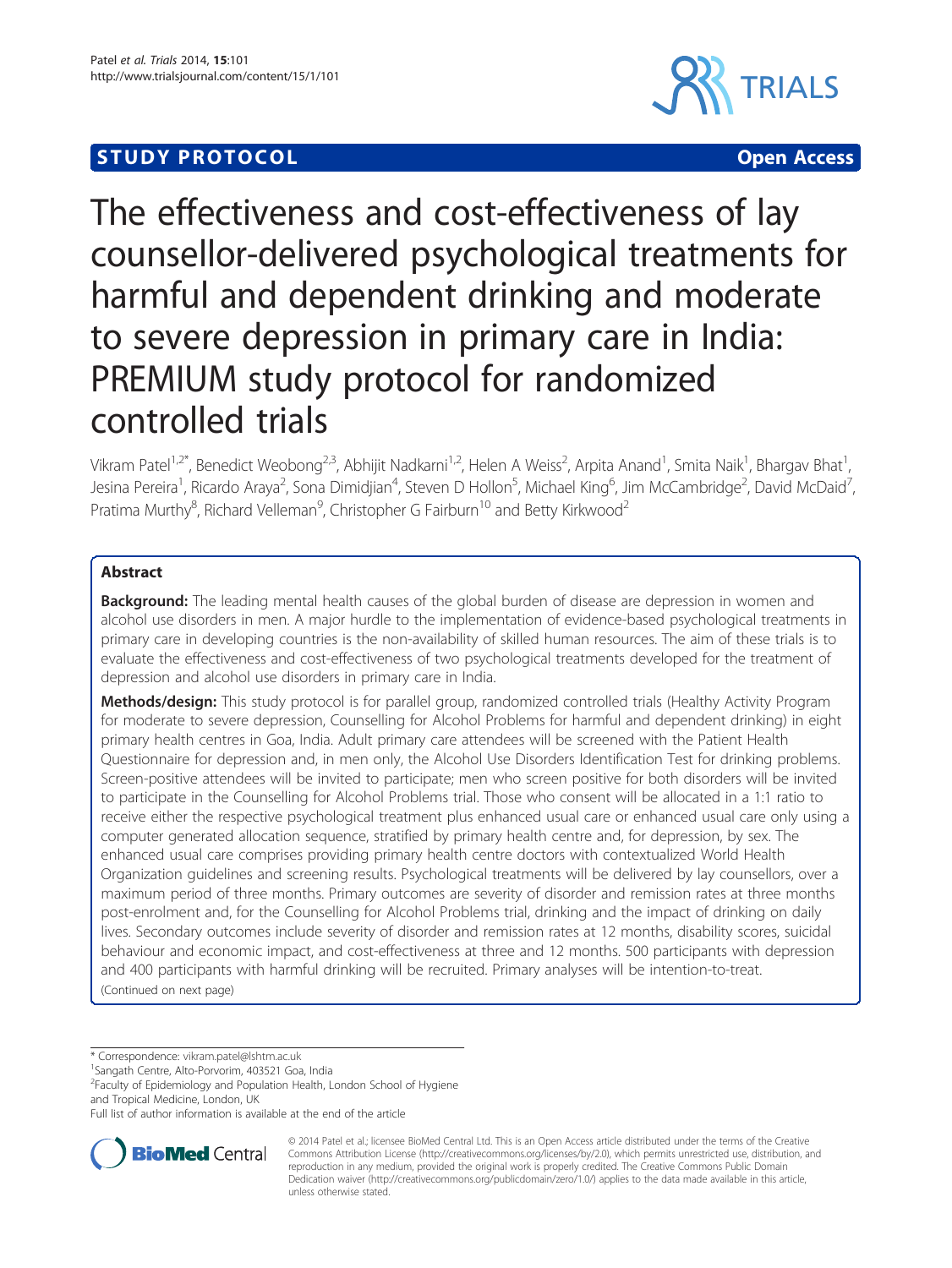## (Continued from previous page)

Discussion: These trials may offer a new approach for the treatment of moderate-severe depression and drinking problems in primary care that is potentially scalable as it relies on delivery by a single pool of lay counsellors.

Trial registration: Both trials are registered with the International Society for the Registration of Clinical Trials (Healthy Activity Programme registration number [ISRCTN95149997;](http://www.controlled-trials.com/ISRCTN95149997) Counselling for Alcohol Problems registration number [ISRCTN76465238\)](http://www.controlled-trials.com/ISRCTN76465238).

Keywords: Alcohol use disorders, Depression, Low- and middle-income countries, Non-specialist health workers, Psychological treatments

## **Background**

Psychological treatments (PTs) are 'talking' treatments in which a therapist aims to modify ways of thinking, feeling, behaving and relating with others with the goal of facilitating recovery from distressing mental phenomena. The vast majority of people with mental disorders who live in low- and middle-income countries (LMICs) do not have access to any form of treatment, particularly PTs. Two major barriers to making treatments accessible are the lack of skilled human resources for delivering treatments and concerns regarding the context and generalizability of treatments developed in 'western' cultural settings. The goal of PREMIUM, a Program for Effective Mental Health Interventions in Under-resourced Health Systems, is to implement a PT development and evaluation methodology that will lead to effective PTs for mental disorders that are culturally appropriate, feasible, acceptable and affordable in under-resourced settings. A core element of this methodology is a long-term vision of ultimate scalability of treatments by emphasizing their delivery by the same pool of lay counsellors working in routine primary health care settings.

This methodology is being applied for the treatment of two mental disorders affecting adults: depression and alcohol use disorder (AUD). These two disorders have been chosen for the following reasons. First, they are the two leading causes of the global burden of mental disorders; depression is the leading mental disorder affecting women, AUD is the leading mental disorder affecting men [[1\]](#page-11-0). Both disorders are associated with profound adverse social impacts on the persons affected and their families. Second, although effective pharmacological treatments exist for the severe forms of both disorders, PTs are recommended as first-line treatments in LMICs [[2](#page-11-0),[3](#page-11-0)]. The primary target groups will be moderate to severe depression and harmful drinking (HD). This is because the World Health Organization (WHO) treatment guidelines for primary care advocate the use of brief structured PTs for moderate to severe depression and HD [[4\]](#page-11-0). Antidepressants are also advocated for moderate to severe depression but these benefit only a third to half of patients with depression [[5\]](#page-11-0) and a recent trial of collaborative care for common mental disorders in primary care in

India observed low adherence [[6\]](#page-11-0). Furthermore, PTs are associated with lower relapse rates when compared with antidepressant medication [[7](#page-11-0)] and a recent UK trial demonstrated that adding PT to routine primary care for treatment-resistant depression greatly enhanced recovery rates [[5\]](#page-11-0). 'Brief interventions' are the cornerstone for the management of HD [\[8](#page-12-0)]; they are as effective as more extended interventions, can be effectively delivered in primary care and are twice as likely to reduce drinking compared with no intervention [\[9](#page-12-0)-[12\]](#page-12-0). Limited evidence exists in support of brief interventions for reducing drinking in patients with more severe forms of AUD, namely alcohol dependence (AD). However, there is some evidence that shows that brief interventions lead to reduced drinking in patients with AD [[13,14](#page-12-0)] and it is well established that rates of engagement with addictions treatment services can be enhanced [[9,13,15](#page-12-0)-[17\]](#page-12-0).

The vast majority of trials of PT for depression and AUD are from specialist settings in high-income countries. The generalizability of these findings to LMICs is compromised by several major contextual factors, such as variations in the explanatory models of these disorders, ways of coping and dealing with them, marked variability in access to specialist services, and distinct socio-economic determinants (such as literacy) [\[18,19](#page-12-0)]. There is a growing evidence base testifying to the effectiveness of approaches that address these challenges, notably the systematic adaptation of PTs to suit the local context and task-sharing their delivery to appropriately trained and supervised lay and community health workers in primary care and community settings [[20](#page-12-0)]. There is emerging evidence testifying to the cost-effectiveness of task-sharing of PTs to non-specialist health workers (NSHW) compared with enhanced usual care [\[21](#page-12-0)]. However, a recent systematic review observed that task-sharing is associated with a number of barriers, primarily a lack of resources [[22\]](#page-12-0), and generating further evidence on its cost-effectiveness is a key strategy to address this barrier. Identifying effective PTs delivered by NSHWs was ranked amongst the leading research priorities for global mental health in a recent systematic priority-setting exercise [\[23\]](#page-12-0).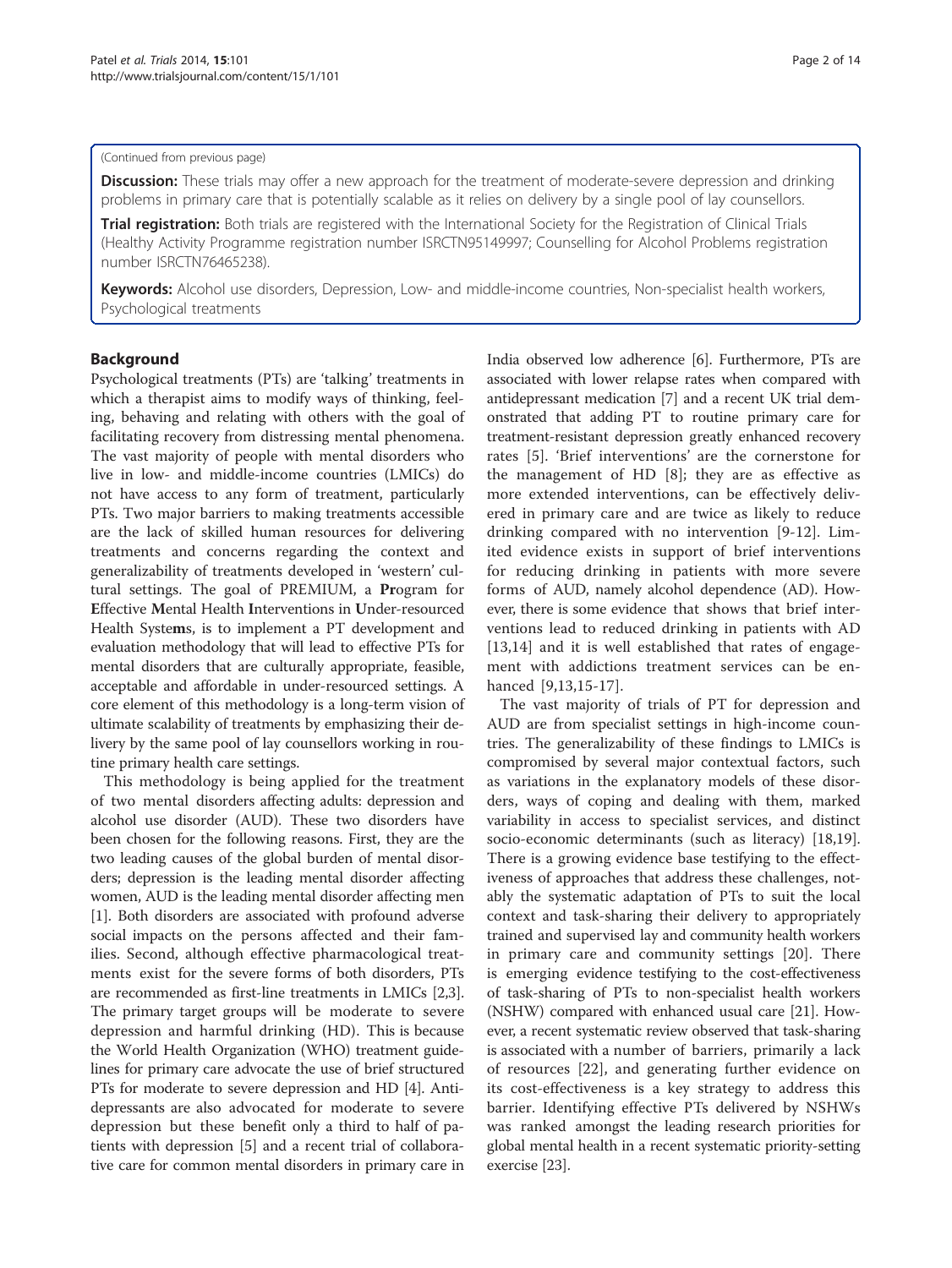PREMIUM is a Wellcome Trust-funded programme that seeks to develop and evaluate PTs for priority mental disorders for delivery by NSHWs in routine health care settings in India. The programme has systematically developed PTs for moderate to severe depression and HD and AD (Chowdhary et al., in preparation; Nadkarni et al., in preparation). PREMIUM will now implement two concurrent randomized controlled trials to evaluate each of these treatments, delivered by the same NSHWs (referred to as lay counsellors).

## Objectives and hypotheses

The objectives of the two trials are to evaluate the effectiveness and cost-effectiveness of the Healthy Activity Program (HAP), for adults with moderate to severe depression, and the Counselling for Alcohol Problems (CAP), for adults with HD or AD, delivered by the same pool of lay counsellors in primary care in Goa, India. The primary analysis group for the CAP trial are participants with HD. The primary hypotheses are that the PT intervention in addition to enhanced usual care (EUC) will be superior to EUC alone in reducing the severity of symptoms and in increasing remission rates in participants with depression and HD at three months postenrolment. In addition, we hypothesize that the CAP will reduce the physical, social, intrapersonal, impulsive and interpersonal consequences of alcohol use at three months in participants with HD. Secondary hypotheses are that the PT intervention in addition to EUC will be superior to EUC alone in reducing disability, suicidal behaviour and intimate partner violence, and that it will be cost-effective from a health systems perspective. That is, it would have a gain in quality-adjusted life years of no more than the annual per capita gross domestic product in India. Further to this, from a societal perspective, the intervention will be dominant over EUC, with both a reduction in costs and superior outcomes.

We further hypothesize that the PT intervention will increase activation (HAP trial) and uptake of detoxification services (CAP trial). Table [1](#page-3-0) provides a summary of the trials outcomes.

## Methods/design

## Setting

The trials will be conducted in eight primary health centres (PHC) in the district of North Goa, a state on the west coast of India. The publicly funded PHC is the first port of call in India for people who wish to seek health care in the public system.

## Design

We will carry out a parallel arm randomised controlled trial with equal allocation of participants between arms.

## Participants and procedures

The flow chart (Figure [1\)](#page-3-0) shows the process of recruitment and follow-up of participants in the trials. The HAP trial will include participants of both genders, and the CAP trial will only include male participants because HD and AD are rare in women in India [\[24](#page-12-0)]. Eligible patients will be invited to participate in either the HAP or CAP trial as appropriate by the health assistant after the patient's consultation session with the PHC doctor. After provision of written and verbal information, consent will be sought. A record of the age, educational attainment, marital status, gender, screening questionnaire score and reason for refusal will be maintained for those who do not consent. Eligible patients who are willing to participate in the trial but are unable to complete the informed consent procedure due to time constraints will be invited to return on another occasion, or followed-up by the health assistant at their homes or a convenient location to complete the procedure. Such patients will be allowed a period of two weeks to confirm their participation in the trials. Recruitment will be censored to a maximum of the first two to three eligible participants per day (irrespective of the type of disorder) to ensure uniform staggering across all PHCs (which vary in size of patient attendance) and to avoid over-loading of counsellors.

## Inclusion criteria

Eligible participants will be PHC attendees aged 18 to 65 years who are intending to reside at the same address in the catchment area of the PHC for at least 12 months. This age range was chosen because persons younger than 18 years require parental consent for participation in research and our pilot study showed that those over the age of 65 had particular difficulties in engaging with the PT. Participants will be included if they screen positive on the Patient Health Questionnaire-9 (PHQ-9) and/or the Alcohol Use Disorders Identification Test (AUDIT), and if they give informed consent.

## Exclusion criteria

Pregnant women, patients who need urgent medical attention (defined as needing emergency treatment or in-patient admission), patients who are unable to communicate clearly (for example, due to a speech or hearing disability or inability to comprehend one of the programme's four languages: Konkani, Hindi, Marathi or English), and patients who are intoxicated at the point of assessing inclusion and exclusion criteria will not be eligible. These criteria will be determined by trained health assistants at the PHC.

## Identification of the target mental health conditions

Trained health assistants will interview consecutive PHC attendees at the out-patient department who meet the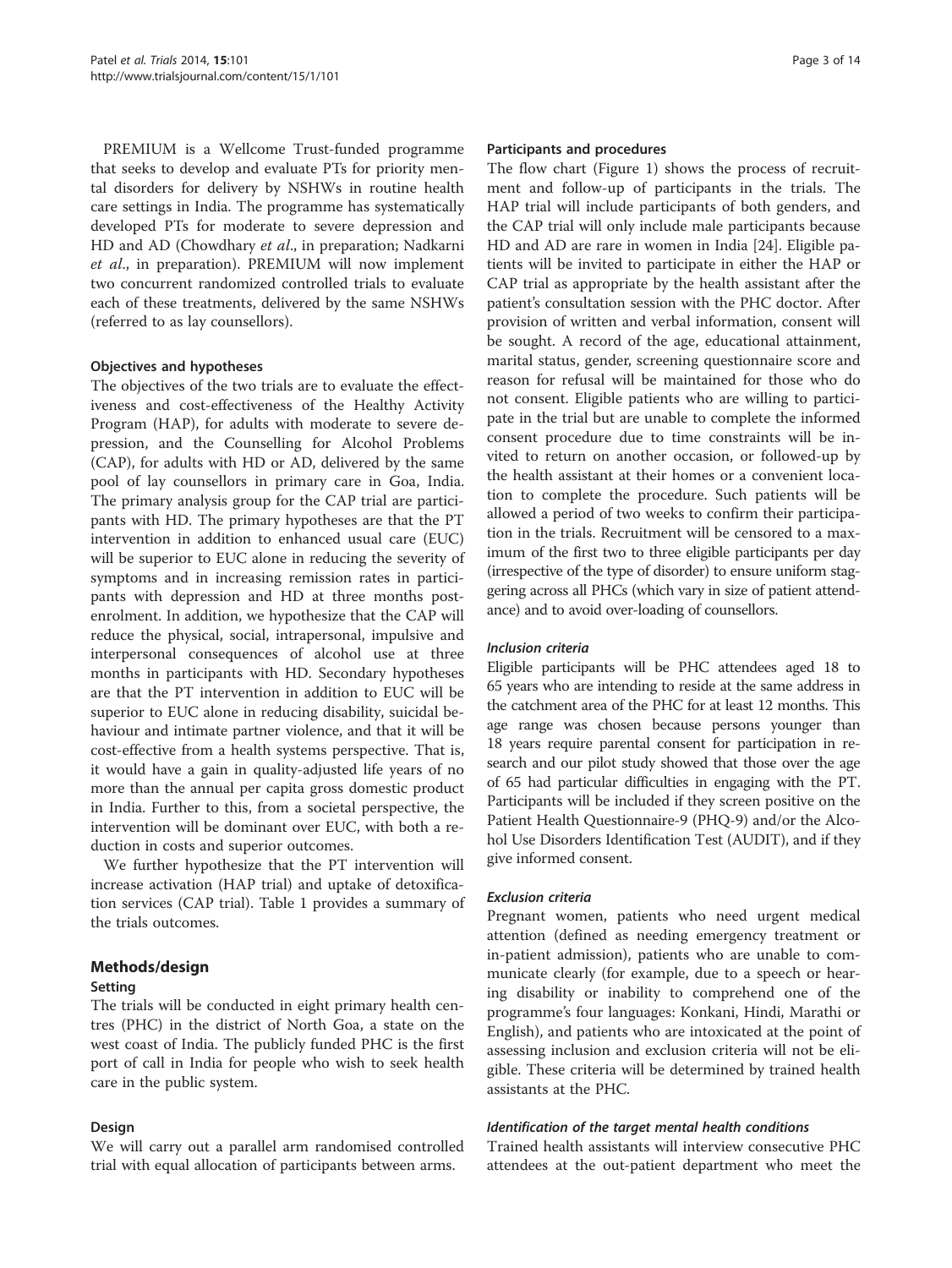| Outcome                                    | Source of data (see Table 5 for details on each measure)                             | End-point                                                                      | Analysis group        |                                         |  |
|--------------------------------------------|--------------------------------------------------------------------------------------|--------------------------------------------------------------------------------|-----------------------|-----------------------------------------|--|
|                                            | <b>Counselling for Alcohol Problems</b><br><b>Healthy Activity Program</b>           |                                                                                |                       |                                         |  |
| Severity of symptoms                       | Beck depression inventory-II                                                         | Time line follow back                                                          | $3a$ and<br>12 months | Depression <sup>a</sup> ,<br>$HDa$ , AD |  |
| Remission                                  | Patient health questionnaire                                                         | Alcohol use disorders identification test                                      | $3a$ and<br>12 months | Depression <sup>a</sup> ,<br>$HDa$ , AD |  |
| Consequences of alcohol NA<br>use          |                                                                                      | Short inventory of problems                                                    | $3a$ and<br>12 months | $HDa$ , AD                              |  |
| Disability levels                          | WHO disability assessment schedule                                                   | WHO disability assessment schedule                                             | 3 and<br>12 months    | Depression,<br>HD, AD                   |  |
| Costs of illness                           | Client service receipt inventory                                                     | Client service receipt inventory                                               | Over 12 months        | Depression,<br>HD, AD                   |  |
| Suicidal behaviour                         | Patient Health Ouestionnaire-9 and a<br>dditional questions on suicide attempts      | Patient Health Ouestionnaire-9 and<br>additional questions on suicide attempts | 3 and<br>12 months    | Depression,<br>HD, AD                   |  |
| Experience of intimate<br>partner violence | Questionnaire on intimate partner violence                                           | Questionnaire on intimate partner<br>violence                                  | 3 and<br>12 months    | Depression                              |  |
| Level of behavioural<br>activation         | Adapted version of the behavioural activation -<br>for depression scale - short form |                                                                                | 3 and<br>12 months    | Depression                              |  |
| Uptake of detoxification<br>services       | <b>NA</b>                                                                            | Client service receipt inventory                                               | 3 and<br>12 months    | <b>AD</b>                               |  |

## <span id="page-3-0"></span>Table 1 Primary and secondary outcomes of the PREMIUM trials

<sup>a</sup>Primary hypotheses. AD, alcohol dependence; HD, harmful drinking; NA, not applicable.

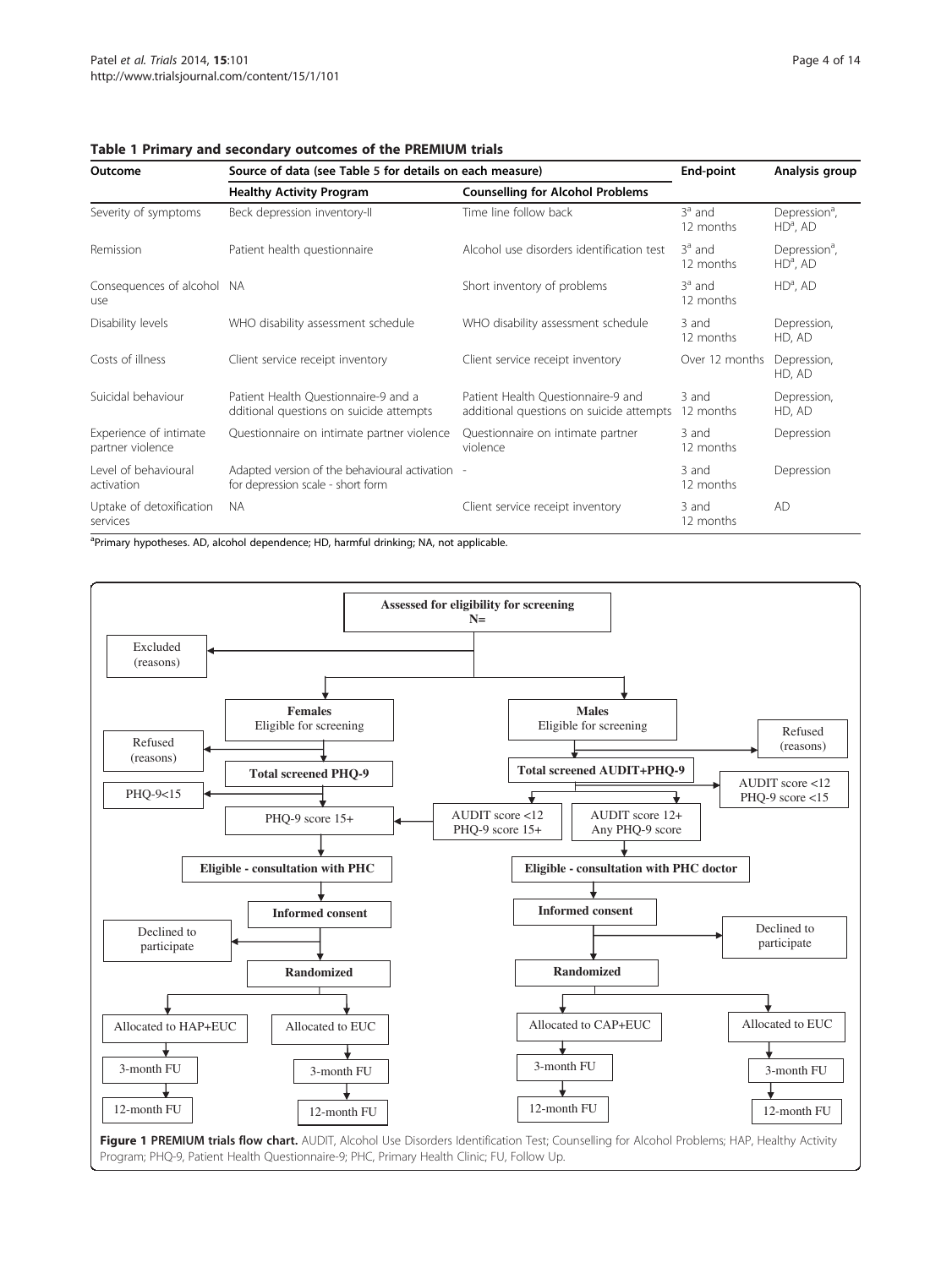inclusion criteria. To detect depression they will use the PHQ-9, a nine-item questionnaire that has previously been validated for use in the study setting [\[25\]](#page-12-0); the cutpoint of 14 selected is the most accurate for detection of moderate to severe depression [\[26](#page-12-0)] and has a high positive predictive value for depressive disorder defined by the International Classification of Diseases revision 10 [[27\]](#page-12-0). To detect HD or AD, they will use the AUDIT, a 10-item screening questionnaire for AUD, developed by the WHO [\[28\]](#page-12-0). The AUDIT has been validated and used in cross-national studies, including in India [[29\]](#page-12-0), and has been field-tested in the study setting [[30\]](#page-12-0). The AUDIT allows for varying the cut-off score depending on the country's drinking patterns, the alcohol content of standard drinks, and the nature of the screening program. For the purpose of this study the threshold score will be 12. The AUDIT has been adapted to cover a three-month period to be consistent with the three-month outcome assessment, as in other studies [\[31\]](#page-12-0).

The order of assessments for male patients will be the AUDIT first, followed by the PHQ-9; those who screen positive for both disorders will be invited to participate in the CAP trial, following the guidelines for the treatment of co-morbid depression and HD and AD [[32\]](#page-12-0). Patients who screen negative and re-enter the PHC will not be offered the opportunity for re-screening until three months after their initial screening.

## Baseline assessments

After consent has been obtained, the health assistant will collect the following data on potential moderators of treatment effect: age group, gender, marital status, employment status [\[33](#page-12-0)], duration of the illness [\[33](#page-12-0)] (for HAP), readiness to change drinking behaviour [[34\]](#page-12-0) (for CAP), severity of depression or drinking [\[35](#page-12-0)], and the patient's expectations in the effectiveness of PTs for their health problem [[36](#page-12-0)]. All assessments will be audio-taped (with permission), and the tapes randomly selected for review by the supervisor for quality assurance.

## Randomization

Randomization will be carried out after completion of the baseline assessments. The randomization list will be generated by a statistician independent of the trial. The list will be stratified by PHC and sex (for the HAP trial) using randomly sized blocks of four to six (two to four for men in the HAP trial). The randomization code will be concealed using sequentially numbered opaque sealed envelopes to maximise allocation concealment [[37\]](#page-12-0). The envelopes will be prepared at the London School of Hygiene and Tropical Medicine (LSHTM) by personnel independent of the trial and shipped to the data manager at the trial site. We will ensure fidelity of treatment allocation is not compromised by using differently coloured

envelopes for the two trials, each of which will have a sticker with clinic number, gender (for HAP) and trial ID number. The envelopes will be taped down for extra security. Inside will be a plain piece of card folded in two, and inside the card will be a sticker with the ID number and allocation. A daily check by the data manager will be performed to evaluate if allocations done are consistent with the allocation code.

## Sample size estimation

The sample size estimations are made on the following assumptions: patients are randomized within each of the eight clinics; one counsellor per PHC; an intra-cluster correlation of 0.04 (this is based on the MANAS trial [\[6](#page-11-0)] and may be conservative, as the CoBalT trial found withintherapist clustering of only 0.0027 [[5](#page-11-0)]); a loss to follow-up of 15% over three months (conservative, based on the MANAS trial in Goa, which was 13% over six months [[6](#page-11-0)]); and equally sized groups (1:1 allocation ratio).

Based on these assumptions, we aim to recruit 500 participants with depression for the HAP trial and 600 participants with HD or AD for the CAP trial, to yield the required sample size of 400 patients with HD (AUDIT scores of 12 to 19; those who score > 19 are categorized as AD). The power we will have to detect effect sizes for the outcomes for analyses of primary and secondary analysis groups are specified in Tables [2](#page-5-0), [3](#page-5-0) and [4](#page-6-0).

## The PREMIUM interventions

## The psychological treatments

The PTs were developed in a systematic process that built upon the experiences of the investigators in adapting mental health interventions for use in under-resourced and socio-culturally diverse contexts [\[43](#page-12-0)-[50](#page-12-0)]. The key principles of this approach were to dismantle evidencebased PTs and combine them with strategies identified as being useful in the local context. Evidence-based PTs were identified based on the WHO Mental Health Gap Action Programme (mhGAP) guidelines for use in primary care [[4\]](#page-11-0). Contextually appropriate strategies were identified through a review of explanatory models, PT studies and qualitative studies with persons with the target disorders, their care-givers and health care providers (including alternative and religious healers) about key outcomes and coping strategies. The strategies were collated and the list reduced by merging those that were similar. Strategies that were rated by local mental health providers and NSHWs as being acceptable, safe and feasible for delivery by NSHWs in primary care were taken to the next stage of synthesis into a formal PT in intervention development workshops. This process led to the identification of behavioural activation and motivational enhancement therapy as the theoretical framework for the emerging PTs for depression and HD or AD respectively. The next phase of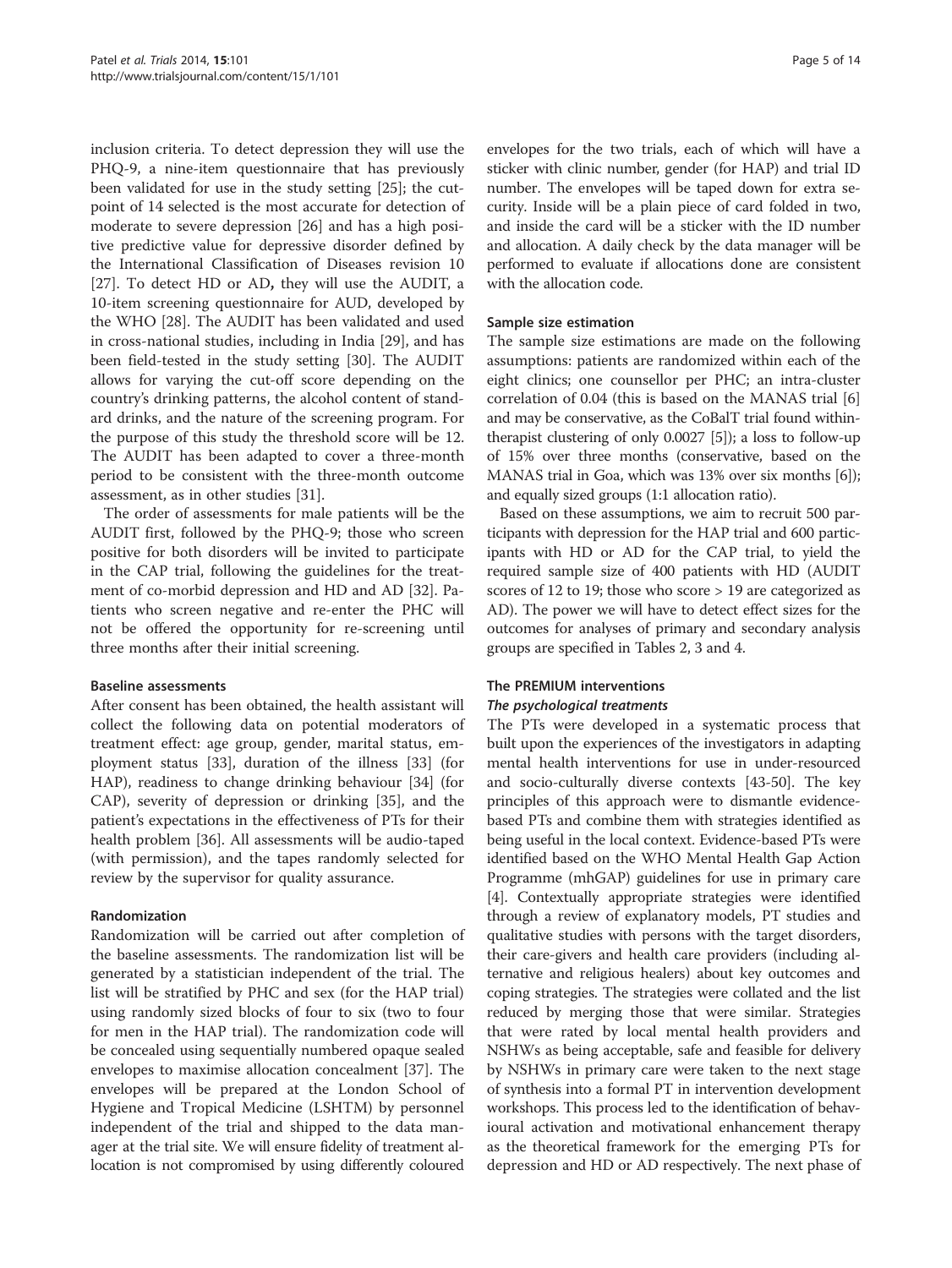<span id="page-5-0"></span>Table 2 Power calculations for the Healthy Activity Program trial

| Outcome                          | Total sample<br>size | <b>Number</b><br>per arm | Number of<br>clinics | <b>Treatment</b><br>arm | <b>Enhanced usual</b><br>care arm | <b>SD</b>         | <b>Effect</b><br>size | Power |
|----------------------------------|----------------------|--------------------------|----------------------|-------------------------|-----------------------------------|-------------------|-----------------------|-------|
| BDI-II mean score (primary)      | 500                  | 250                      | 8                    | 16.8                    | 17.9 <sup>a</sup>                 | 2.8 <sup>a</sup>  | 0.4 <sup>c</sup>      | 86%   |
|                                  | 500                  | 250                      | 8                    | 16.65                   | 17.9 <sup>a</sup>                 | 2.8 <sup>a</sup>  | $0.45^{\circ}$        | 93%   |
|                                  | 500                  | 250                      | 8                    | 16.5                    | 17.9 <sup>a</sup>                 | 2.8 <sup>a</sup>  | $0.5^{\circ}$         | 97%   |
|                                  | 500                  | 250                      | 8                    | 18.9                    | $24.5^{b}$                        | 10.7 <sup>b</sup> | 0.5                   | 98%   |
| Remission (PHQ-9 < 10) (primary) | 500                  | 250                      | 8                    | 62%                     | $44\%$ <sup>d</sup>               |                   | $\sim$                | 81%   |
|                                  | 500                  | 250                      | 8                    | 65%                     | $44\%$ <sup>d</sup>               | $\sim$            | $\sim$                | 92%   |
| WHO DAS mean score (secondary)   | 500                  | 250                      | 8                    | 15.0                    | 17.0 <sup>e</sup>                 | $5.0^\circ$       | 0.4                   | 87%   |
|                                  | 500                  | 250                      | 8                    | 14.5                    | 17.0 <sup>e</sup>                 | $5.0^\circ$       | 0.5                   | 97%   |

<sup>a</sup>Based on pilot PREMIUM data, where BDI score was 17.9 with SD 2.8. <sup>b</sup>Based on the COBALT trial [\[5\]](#page-11-0). The mean BDI-II score at six months was 24.5 (SD 13.1) in the usual care arm and 18.9 (SD 14.2) in the intervention arm (among participants with a BDI > 14 at baseline). The study reported an effect size of 0.53, based on the pooled SD of baseline BDI-II score (SD = 10.7). <sup>c</sup>Effect size of 0.4 to 0.5 is based on the recent meta-analyses of behavioural therapy for depression, which found a summary effect size of 0.42 for depressive symptoms based on low intensity interventions (internet-based or guided interventions with limited support by a health professional) [[38\]](#page-12-0) and of 0.7 (95% CI: 0.39, 1.00) for all behavioural interventions [[39\]](#page-12-0). Two further trials found effect sizes of 0.53 [[5](#page-11-0)] for a cognitive behavioural therapy-intervention on BDI score and 0.76 [[40\]](#page-12-0) for behavioural activation on BDI score. <sup>d</sup>Proportion recovered from any common mental disorder among baseline depression cases in MANAS in the enhanced usual care arm at three months. <sup>e</sup>Based on 12-month WHO-DAS scores among those who had moderate or severe common mental disorders at baseline in the MANAS trial. BDI, Beck's Depression Inventory; PHQ-9, Patient Health Questionnaire-9; WHO DAS, World Health Organization Disability Assessment Schedule.

treatment development involved the development and adaptation of PT manuals based on the source behavioural activation manual [[51](#page-12-0)] and motivational enhancement therapy manual [[52](#page-12-0)], and by testing the delivery of the PTs to patients with the target disorders both by specialists and lay counsellors. The PTs were finally subjected to a pilot study in which lay counsellors delivered them to patients in PHCs; modifications were made at this stage to enhance acceptability, feasibility and scalability, notably through the inclusion of home-based delivery, use of pictorial patient resource materials, strategies to encourage the involvement of a significant other in the treatment, and task-sharing the supervision of lay counsellors to peergroups. In addition, a generic counselling skills manual was used to train counsellors in core skills required for the delivery of both PTs. These manuals of the treatments are available on a database on the Sangath website [\[53\]](#page-13-0).

The resulting PT for depression is the HAP. HAP comprises up to eight sessions delivered in three flexible phases over two to three months with each session lasting between 30 and 45 minutes. The optimal number of sessions for HAP are five or six, at which point the pilot study showed the largest reduction in depression scores; however, a few patients needed up to eight sessions to achieve this outcome. Patients are encouraged to complete the first session on the day of recruitment; those unable to complete a full session are offered an abbreviated session. The core strategies of HAP are behavioural assessment and self-monitoring, psychoeducation about the relationship between activity and mood, activity structuring and scheduling, and problem-solving. The CAP uses content derived from motivational interviewing along with other behavioural and cognitive components. CAP has three phases, and is delivered flexibly over one to four sessions (30 to 45 minutes each) over six to eight weeks. The optimal number of sessions is two, with a maximum of four sessions for the small proportion of patients who are either at the more severe end of the spectrum or do not achieve treatment goals. The core strategies of CAP are detailed assessment, personalised feedback, evoking commitment to change and development of a change plan, drink refusal skills, managing drinking urges, management of emotions,

Table 3 Power calculations for the Counselling for Alcohol Problems trial

| Outcome                                                     | <b>Total sample</b><br>size | <b>Number</b><br>per arm | Number of<br>clinics | <b>Treatment</b><br>arm | <b>Enhanced usual</b><br>care arm | <b>Effect</b><br>size    | Power |
|-------------------------------------------------------------|-----------------------------|--------------------------|----------------------|-------------------------|-----------------------------------|--------------------------|-------|
| Mean standard ethanol content consumed<br>in past two weeks | 400                         | 200                      | 8                    |                         |                                   | $0.4^{\circ}$            | 82%   |
|                                                             | 400                         | 200                      | 8                    |                         |                                   | 0.45                     | 93%   |
|                                                             | 400                         | 200                      | 8                    |                         |                                   | 0.5                      | 97%   |
| AUDIT score $<$ 8 at 12 months                              | 400                         | 200                      | 8                    | 60%                     | $40\%^{\rm b}$                    | $\overline{\phantom{a}}$ | 84%   |
|                                                             | 400                         | 200                      | 8                    | 68%                     | $40\%^{\rm b}$                    | $\overline{\phantom{a}}$ | 99%   |

<sup>a</sup>Based on the effect size in the meta-analysis by Vasilaki et al. which found an effect size of 0.4 (95% Cl: 0.36, 0.44) for Motivational Interviewing versus no treatment in reducing alcohol consumption among non-dependent drinkers [\[41](#page-12-0)]. <sup>b</sup>Based on the randomized controlled trial by Bager *et al.,* which found abstinence rates of 68% versus 40% two months after randomisation [[42](#page-12-0)].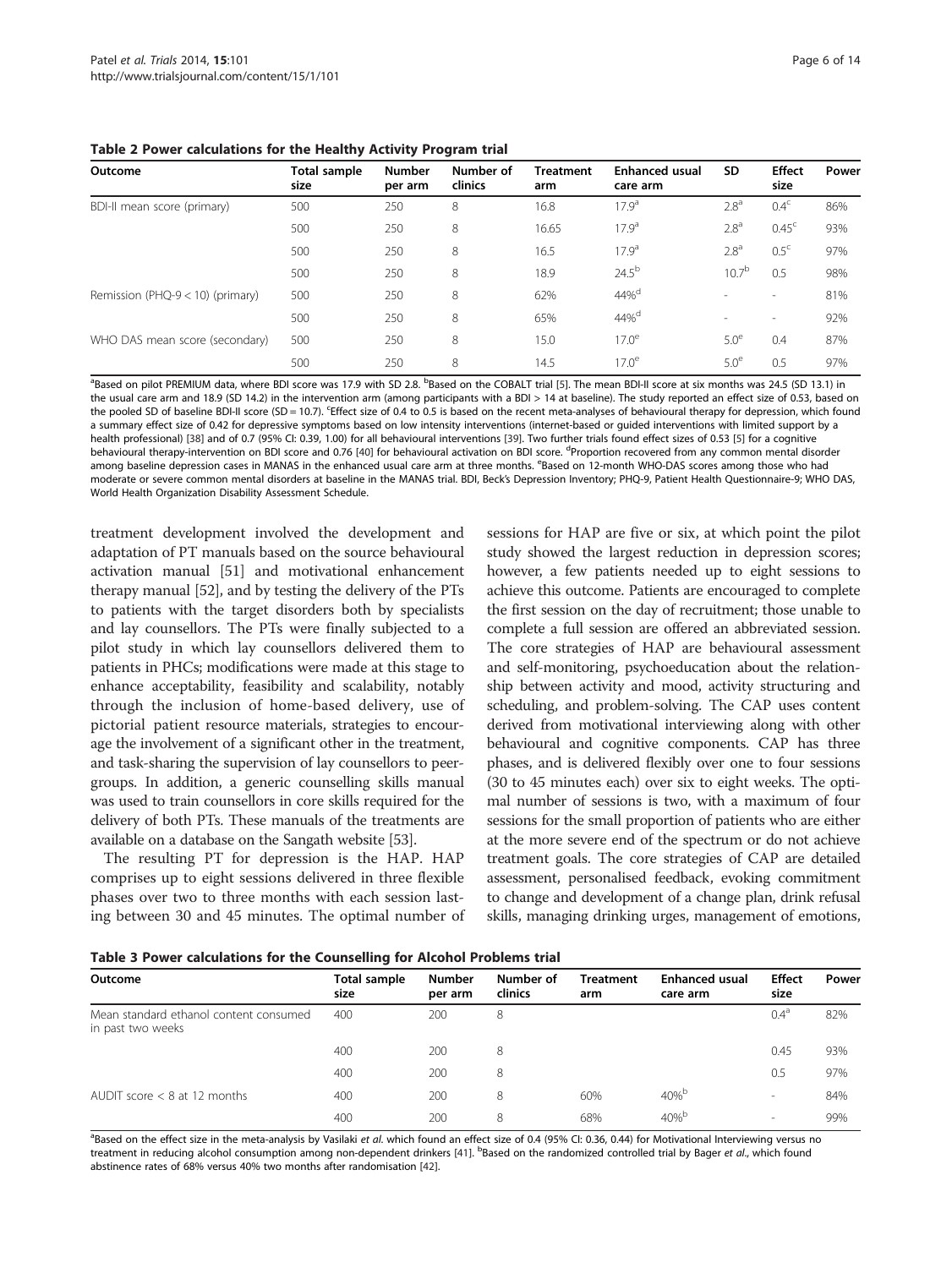<span id="page-6-0"></span>Table 4 Power calculations for the Counselling for Alcohol Problems trial on available sample sizes for sub-group analyses

| Sub-group                                     | Outcome                                                        | Sample<br>size | Power | <b>Effect</b><br>size |
|-----------------------------------------------|----------------------------------------------------------------|----------------|-------|-----------------------|
| Harmful drinking<br>and alcohol<br>dependence | Mean standard ethanol<br>content consumed in past<br>two weeks | 638            | 0.50  | 99%                   |
|                                               |                                                                |                | 0.40  | 92%                   |
|                                               |                                                                |                | 0.33  | 80%                   |
|                                               |                                                                |                | 0.40  | 63%                   |
|                                               |                                                                |                | 0.33  | 48%                   |
| Alcohol<br>dependence                         | Mean standard ethanol<br>content consumed in past<br>two weeks | 238            | 0.50  | 86%                   |
|                                               |                                                                |                | 0.40  | 69%                   |

problem-solving skills, and relapse prevention. In addition, patients with AD will receive a structured referral to detoxification services.

Both PTs will be delivered on an individual basis either at the PHC, the patient's home or a convenient place suggested by the patient, or on the telephone. Any participant receiving the maximum number of stipulated sessions of the PT or completing treatment goals in fewer sessions will be discharged. Participants receiving HAP who do not respond to the PT at the end of eight sessions will receive a referral to psychiatric services. Any participants missing three consecutive scheduled sessions will be considered as a treatment drop-out. However, participants who re-engage at any point during the trial will be offered the opportunity to continue from the last session.

Counsellors The PTs will be delivered by lay counsellors who are members of the local community, are above 18 years of age, have completed at least high school education, do not have professional mental health training, and have an expressed desire to help people with mental health problems. Trainee counsellors were recruited by placing advertisements in newspapers and through word of mouth, and selected based on their performance in a structured interview and role play. Post selection, the trainees underwent a three-week participatory workshop covering both PTs. Trainees who met competency standards (based on role play and multiple choice questions) progressed to the pilot study. Training was conducted by five local specialists who were previously trained by international experts and continued to receive once monthly supervision via Skype. In the pilot study the trainee counsellors delivered the PT to eligible patients in PHCs. Supervision was carried out both in individual and weekly group format by the local specialists. Therapy

quality was assessed mainly through rating of audio-taped sessions using a specially developed scale, the Quality of HAP and Quality of CAP adapted from the Counselling Skills Scale [\[54](#page-13-0)], the Quality of Behavioural Activation Scale (Dimidjian S, Hubley A, Martell CR, Herman-Dunn R, Dobson KS: Quality of behavioral activation scale (Q-BAS): Unpublished) and the Motivational Interviewing Target Scheme [\[55\]](#page-13-0). As the trainee counsellors gained experience in delivering the intervention, the supervision format evolved from expert led (that is, local mental health professionals skilled in the delivery of the PT) to peer-led group supervision. Only trainees who achieved competence, as assessed by standardised role plays and therapy quality assessments, were selected to deliver the PTs in the trials. Each PHC will have one counsellor, with a pool of back-up counsellors in the event of counsellors leaving or if weekly load of patients exceeds counsellor limit.

Supervision Supervision during the trial will be primarily in a peer-led group format with supervision groups held once a week in the field office or a PHC. Supervision will comprise two types of activities: first, assessment of the quality of sessions (using the quality rating scales) based on selected audio-recordings of sessions and, provision of peer feedback; and second, discussion of any difficult cases. If treatment-related issues cannot be resolved in the peer group they will be discussed with experts. In addition, individual supervision will take place twice a month on-site (that is, at the respective PHC) by an expert who will review individual patient progress and quality of documentation, assess any patient safety issues, and address any site- or counsellor-specific practical difficulties or concerns.

## Enhanced usual care

Usual care in primary care for depression and HD or AD in India is, in effect, no care at all. This has been confirmed in the study setting during the pilot study. This is primarily because most cases are not diagnosed and, amongst those who are, most do not receive either antidepressants or PT. In the PREMIUM trials, usual care will be enhanced by providing the screening results to the primary care physician; providing a contextualized version of the mhGAP guidelines [[4\]](#page-11-0) for the target disorders to the primary care physician, including guidelines on when and where to refer patients for psychiatric care.

This EUC is the most intensive model of primary care for both target disorders that may be envisaged in the foreseeable future in India or other LMICs, and is the one that is currently recommended by the WHO's mhGAP [\[56\]](#page-13-0).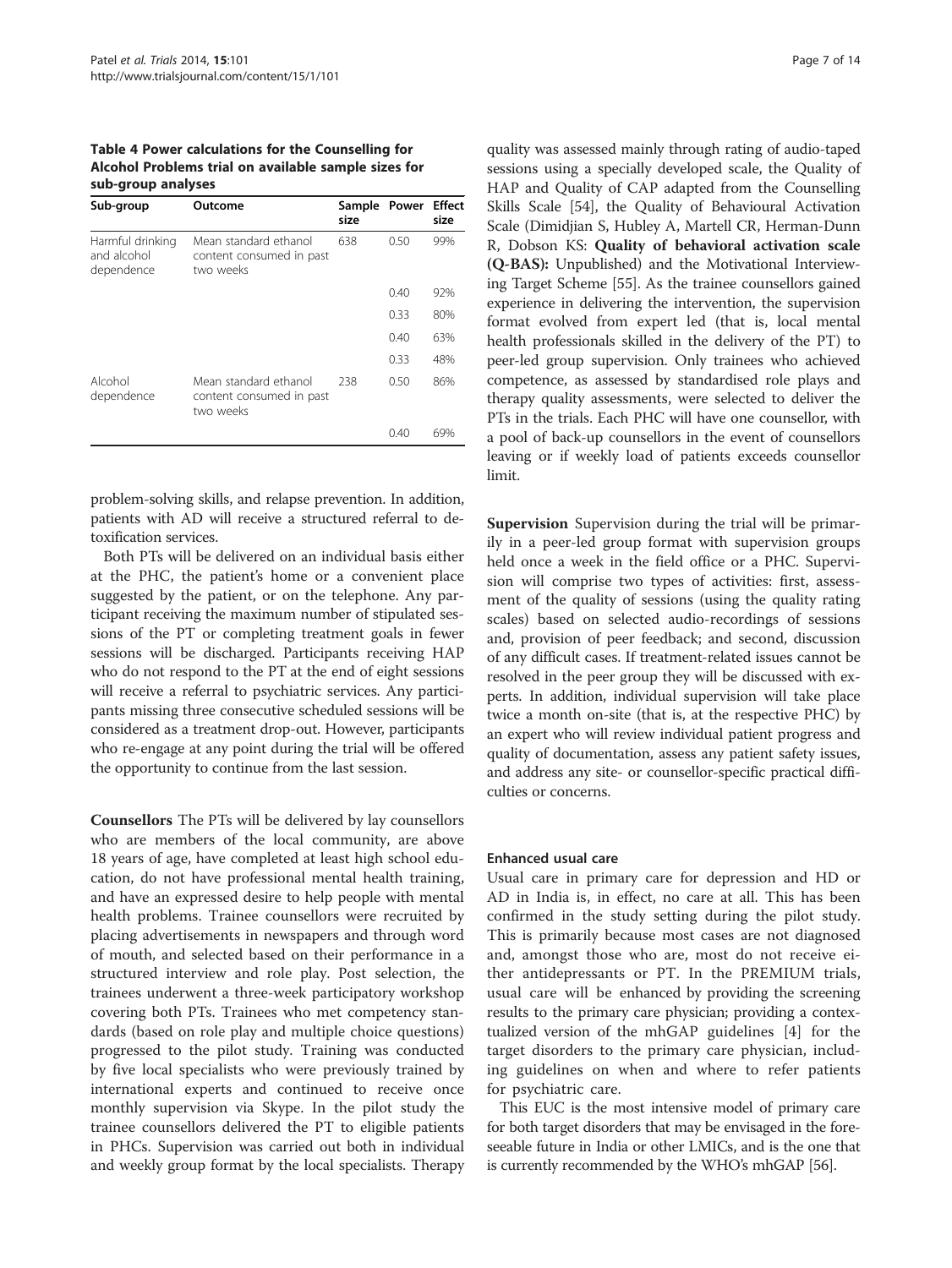## Minimization of contamination

Contamination of the EUC arm will be minimized by masking the PHC doctor to the allocation status of the patient and not offering formal training in the PTs to any of the PHC staff. If there are any clinical issues arising from the counselling that need PHC doctor involvement, the counsellor will advise the patient to speak to the doctor about this, or will consult the expert supervisor for guidance.

## Outcome evaluation

Outcome data will be collected at three months and 12 months post-enrolment. The three-month outcome is the primary end-point for both trials as the PTs delivery will be completed and we would expect the optimal effect of the treatment. The 12-month end-point is included to evaluate the sustainability of the effect of the intervention. The outcome assessment measures with the specific outcomes for each trial are summarized in Table [5](#page-8-0). The primary outcome measures for the HAP trial are the Beck's Depression Inventory and the PHQ-9, and for the CAP trial, the Time Line Follow Back, the Short Inventory of Problems and the AUDIT. The additional costs of delivering PTs and EUC, impacts on the use of health care services, lost time from everyday usual activities including paid work, as well as time and monetary costs to families will be assessed using data collected with a tailored version of the Client Service Receipt Inventory.

## Masking of outcome assessments

Baseline assessments will be carried out by the health assistants in the PHC before randomization. The threeand 12-month outcome assessments will be carried out by an independent team of field workers who have no contact with the PHCs and who will be entirely community based (that is, assessments will be done at home, to minimize the risk of unmasking). The intervention and outcome evaluation teams will not have any interactions during the trial and will maintain separate physical location and administrative management. The evaluators and participants will be told that we are evaluating two different interventions and that there is clinical equipoise about whether one is better than the other. Primary outcome measures will be completed at the first contact, reducing the likelihood of it being affected by unmasking during the assessment.

## Fidelity assessments

Two types of indicators will be collated to evaluate the fidelity of the delivery of the PTs, namely, their quantity and quality. Quantity indicators collated through counsellor case records will measure the number, mode of delivery (that is, home, PHC, telephone), and duration of PT sessions. Quality indicators will be assessed through ratings of 10% of audio-recording transcripts of all sessions by independent experts blind to outcome data using the respective PT quality assessment scales.

## Nested qualitative study

The aim of the qualitative study is to explore patient perceptions of the quality of the care received and any beneficial or adverse effects, satisfaction with care, and the impact of their health problems on their daily lives, economic productivity and lives of family members. Participants will be purposively recruited after completing the 12-month outcome assessments by the independent statistician (to maintain blinding) to ensure balance of arms, recovery status and PHCs. We expect to carry out in-depth interviews with up to 40 participants from each trial, within one to two weeks of completion of the secondary end-point quantitative assessments. In-depth interviews will be conducted until data saturation is reached. All interviews will be audio-taped. Subsequently, the memos (reflective notes about the interviews) and field notes written by the interviewers will be attached to the main text of the interviews. The qualitative researchers will be separate from the quantitative outcome assessment team.

## Data management

Three types of quantitative data will be collected: baseline, intervention process and outcome assessment. All baseline and outcome data (with the exception of a part of the Client Service Receipt Inventory) will be captured electronically using tablet computers, as will process data from lay counsellors. The data will be remotely uploaded as comma separated values (CSV) files on the main data server running online using the customized STAR software program [\[70\]](#page-13-0), which is compliant with Good Clinical Practice (including a date- and time-stamp for original data entry, and an audit trail documenting any subsequent changes). PT process data and therapy quality data will be collected in paper form; these will be manually entered and stored as CSV files using the same data collection platform used for the electronic data. Range and consistency checks will be performed at weekly intervals separately for each data source. Queries identified will be resolved promptly by the trial management team, and the database updated, maintaining the audit trail. All data will be kept in separate databases and only merged into a master database after data collection is completed and each individual database is locked. All data is backed-up on external hard disks on a daily basis. Access to pre-locked data will be password-protected at multiple levels and no member of the trial team apart from the data manager and independent statistician will have access to these passwords. After the dataset is locked, it will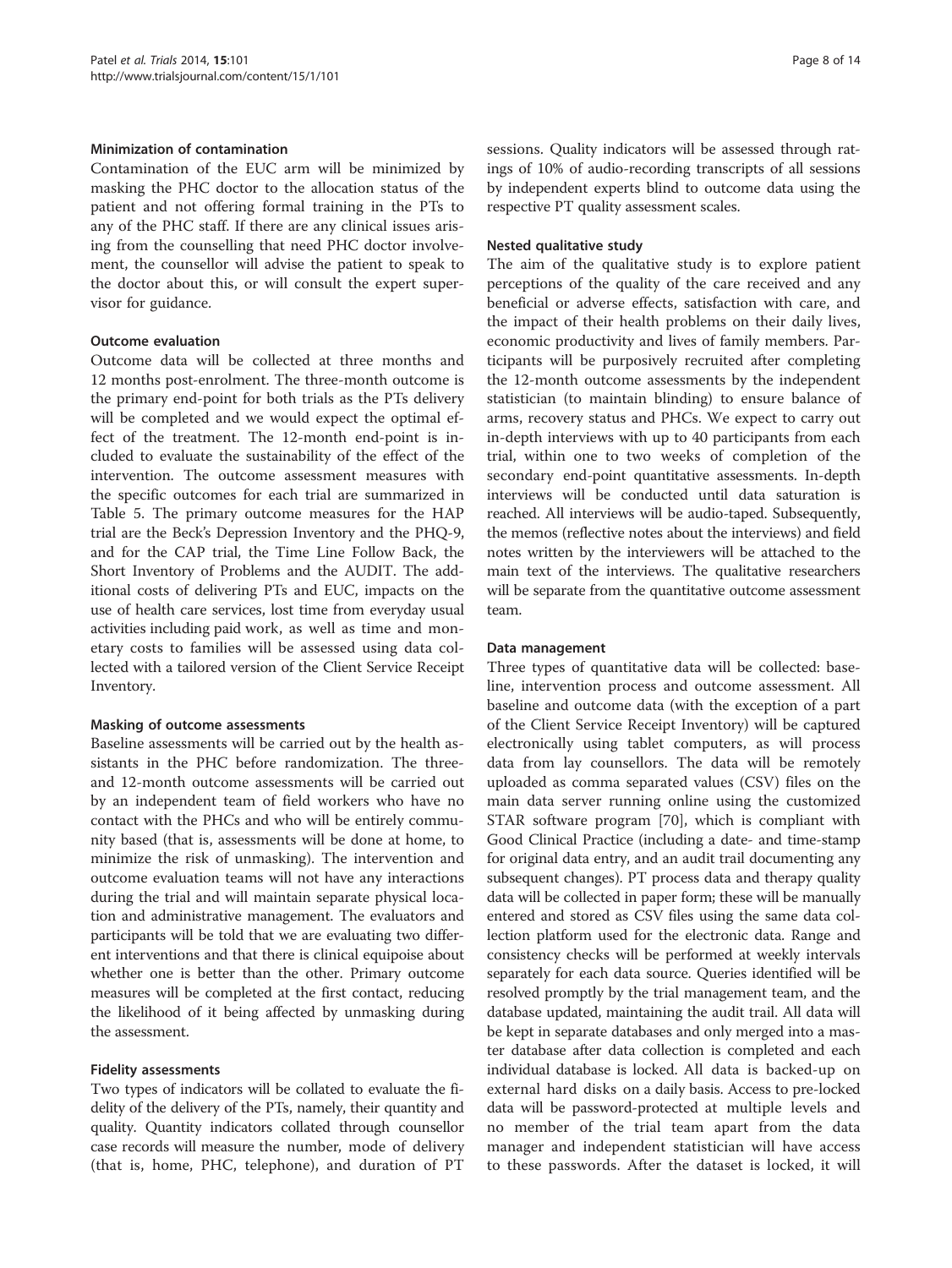#### <span id="page-8-0"></span>Table 5 PREMIUM outcome assessments

| Instrument                                                                 | <b>Trial</b>      | <b>Description</b>                                                                                                                                                                                   | Outcome                                                                                   | <b>Contextual validity</b>                                                                                                            |
|----------------------------------------------------------------------------|-------------------|------------------------------------------------------------------------------------------------------------------------------------------------------------------------------------------------------|-------------------------------------------------------------------------------------------|---------------------------------------------------------------------------------------------------------------------------------------|
| <b>Beck Depression</b><br>Inventory-II                                     | <b>HAP</b>        | 21-item questionnaire assessment of depressive<br>symptoms assessed on a scale of 0 to 3.                                                                                                            | Mean total score                                                                          | Widely used measure for evaluating<br>depression in trials, including in<br>India [57,58].                                            |
| Time Line Follow<br>Back                                                   | CAP               | Calendar tool supplemented by memory aids to<br>obtain retrospective estimates of daily drinking<br>over a specified time period.                                                                    | Alcohol consumed in<br>past two weeks (q)                                                 | Validated instrument [59] used in<br>India [60].                                                                                      |
| <b>AUDIT</b>                                                               | CAP               | 10-item questionnaire with three questions on<br>the amount and frequency of drinking, three<br>questions on alcohol dependence and four on<br>problems caused by alcohol.                           | Mean AUDIT score                                                                          | Validated with primary health care<br>patients in six countries [28] and<br>used in study setting [61].                               |
|                                                                            |                   |                                                                                                                                                                                                      | Remission<br>(AUDIT score < 8)                                                            |                                                                                                                                       |
| Short Inventory of<br>Problems                                             | CAP               | 15-item questionnaire which assesses physical,<br>social, intrapersonal, impulsive and interpersonal<br>consequences of alcohol consumption.                                                         | Adverse consequences<br>of alcohol consumption                                            | Validated instrument [62] and used in<br>India [63]. Translated into Konkani<br>using standardized procedure<br>followed by piloting. |
| PHO-9                                                                      | <b>HAP</b><br>CAP | Nine-item questionnaire assessment of depressive<br>symptoms assessed on a scale of 0 to 3.                                                                                                          | Prevalence of moderate-<br>severe depression; mean<br>total score.                        | Validated in primary care and<br>Konkani version validated in Goa<br>$[25]$ .                                                         |
| WHO Disability<br>Assessment Schedule                                      | <b>HAP</b><br>CAP | 12-item questionnaire for measuring functional<br>impairment over the previous 30 days. In<br>addition, two items assess number of days the<br>person was unable to work in the previous<br>30 days. | Total disability score;<br>quality adjusted life<br>years; number of days<br>out of work. | Validated for international use [64]<br>and used in previous trials in Goa<br>$[6,65]$ .                                              |
| Client Service Receipt<br>Inventory                                        | <b>HAP</b><br>CAP | Questionnaire to collect data on the utilization<br>and costs of health care and lost productivity<br>(including that of care-givers).                                                               | Costs of illness (direct<br>and indirect)                                                 | Previously used in trials in the study<br>setting [66,67] and elsewhere in<br>India [65,21].                                          |
| Violence and suicidal<br>behaviour                                         | <b>HAP</b><br>CAP | Item 9 of the PHQ-9 with additional questions<br>on suicide attempts and IPV.                                                                                                                        | Suicide plans and<br>attempts                                                             | Based on interviews used in earlier<br>studies in Goa [68].                                                                           |
|                                                                            |                   |                                                                                                                                                                                                      | Experience of IPV<br>(for HAP trial only)                                                 |                                                                                                                                       |
|                                                                            |                   |                                                                                                                                                                                                      | Perpetration of IPV<br>(for CAP trial only)                                               |                                                                                                                                       |
| Abbreviated Behavioural<br>Activation for Depression<br>Scale - short form | <b>HAP</b>        | Adapted version of the Behavioural Activation<br>for Depression Scale - short form [69].                                                                                                             | Indicators of behavioural<br>activation                                                   | Translated into Konkani using<br>standardized procedure followed by<br>piloting.                                                      |

AUDIT, Alcohol Use Disorders Identification Test; CAP, Counselling for Alcohol Problems; HAP, Healthy Activity Program; IPV, intimate partner violence, PHQ-9, Patient Health Questionnaire-9.

remain password-protected and trial investigators will have access to the datasets. Qualitative data will be collected using digital recorders together with written field notes and memos. The former will be transcribed in the language of the interview, anonymized but linked with the trial ID and then translated for analysis. A similar procedure will be followed for the written data. Digital recordings will be stored in a secure, password-protected folder. For all data, a separate file linking names and trial IDs will be kept and password-protected.

## Analysis

Quantitative analyses will be carried out using Stata (version 13). Below is a summary of our approach to the analysis. A detailed analysis plan will be agreed with the Data Safety and Monitoring Committee towards the end of the trial and before any analysis is undertaken.

## Descriptive analyses

Initial analyses will compare baseline characteristics of individuals who consented and did not consent, and participants who did and did not complete outcome assessments respectively. Baseline characteristics of enrolled participants will be compared between treatment arms. Findings will be reported as per the CONSORT guidelines [[71](#page-13-0)], including a trial flow chart. This will include total adult PHC attendees within period of screening, total assessed for inclusion and exclusion criteria, number of patients meeting inclusion or exclusion criteria, number screened for eligibility, number consenting to enter the trials, and number refusing or excluded (with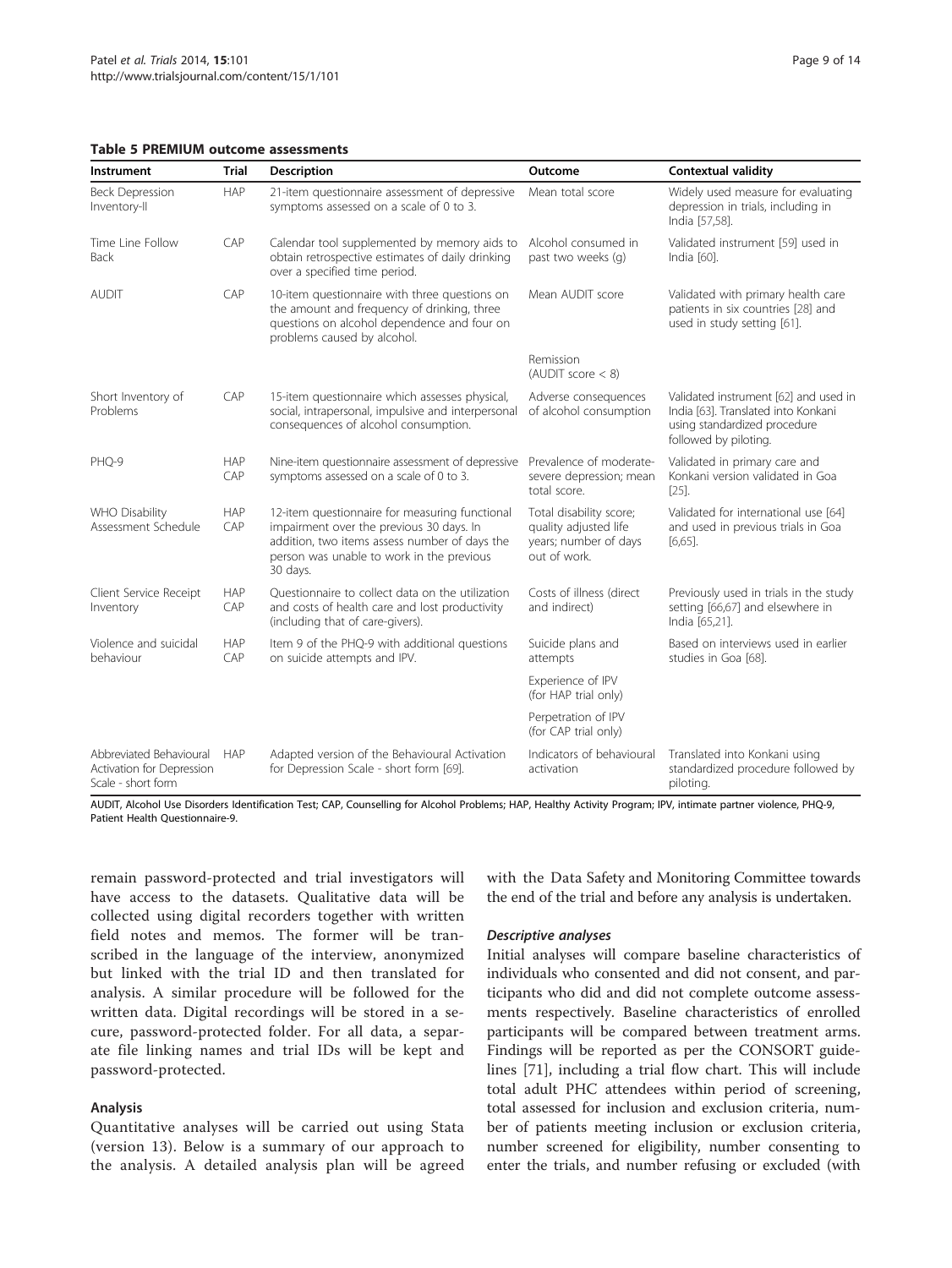reasons). The number continuing through the trials, actively withdrawing, and passively lost to follow-up will be shown by arm. The outcome measures will be summarised at recruitment, at three-month and 12-month follow-up by intervention arm, and overall. These will be summarised by means (standard deviation), medians (interquartile range), or numbers and proportions as appropriate by key relevant subgroups (such as age, gender and baseline outcome score). For continuous outcomes, histograms will also be plotted within each arm to assess normality and whether any transformation is required.

## Outcome analyses

The primary analyses will be intention-to-treat at the three-month end-points adjusted for baseline values (where assessed), regardless of adherence to the PT. The size of the trial and the randomization design should ensure balance between arms. However, this will be checked and adjustments included for any a priori defined potential confounding variables for which randomization did not achieve reasonable balance between the two arms at baseline. PHC will be adjusted for as a fixed effect in the analysis to allow for within-PHC clustering. There will usually be only one counsellor per PHC so we will not additionally adjust for counsellor variation. Analyses of outcome will be conducted using logistic regression for binary outcomes (for example, percentage with depression, percentage with HD), and linear regression for continuous outcomes (for example, depression scores). Effect sizes will be reported as crude and adjusted relative risks estimated using the marginal standardization technique with 95% confidence intervals for the ratios estimated via the delta method [[72](#page-13-0)] for binary outcomes; and mean differences and standardised mean differences with 95% confidence intervals for continuous outcomes. Missing outcome data will be imputed using multiple imputation, implemented in Stata [[73](#page-13-0)]. Given that we have only two follow-up time points (three and 12 months), the analyses will be conducted and interpreted separately for each of these time points. No interim analyses of outcomes are planned.

## Moderator analyses

A moderator analysis will be conducted to help clarify for whom and under what circumstances (moderators) each of the PT treatments work. We will assess modification of treatment effect by a priori defined modifiers (age group, gender, marital status, employment status, chronicity of illness (for depression), readiness to change drinking (for HD or AD) severity of depression or drinking, and patient expectations), by fitting relevant interaction terms and testing for heterogeneity of treatment effects in regression models.

## Compliance analysis

As we expect a proportion of our participants to have poor compliance to the PTs, we will undertake Complier's Average Causal Effect analyses, which estimates the effect of the PT on the participants who received it in full as intended by the original randomization [[74](#page-13-0)].

## Economic evaluation

Cost-effectiveness analysis and cost utility analysis will be conducted assessing the incremental cost-effectiveness of PT versus EUC in both trials. The cost-effectiveness analysis will make use of the primary clinical outcome data collected in the trials, while quality of life impacts estimated by transforming data collected using the WHO Disability Assessment Schedule will be used for cost utility analysis. The economic analysis will be conducted from both a health system perspective and a wider perspective incorporating societal impacts that include costs to families and impacts on economic productivity. The costs of the PTs will be estimated by deriving a monetary value for each component of the treatment based on actual time and resources required for delivery and costs incurred, and applying these to each individual based on the process indicators that reflect the actual uptake of the treatment. Other health care, patient- or family-borne resource use and costs, including any informal caregiver time costs, and productivity losses will be computed and compared at three and 12 months, and subsequently related to changes in health outcome. In the event that dominance is not shown, that is, the PT is more effective but the costs are also more than the EUC group, incremental costeffectiveness ratios will be computed, together with their confidence intervals (using bootstrapping techniques to overcome expected skewness of cost data). Costeffectiveness acceptability curves will also be derived in order to show the probability of any cost-effective advantages for the PTs at a range of 'willingness to pay' threshold levels, for both the health system and the broader societal perspectives.

## Qualitative study analysis

Thematic analysis will be carried out using appropriate software. Two researchers will first read and familiarize themselves with the data. Then they will select 10 interviews and inductively generate initial codes through reading the interview transcript. Based on the coded data and the original research questions, the codes will be defined and collated into potential themes, and the code book refined. Inter-rater reliability will be tested by double-coding 10 randomly selected interview transcripts and the code book finalized. The researchers will then code the entire dataset. Vivid and compelling examples of narrative extracts will be selected, analysed and related to the research questions. Deviant case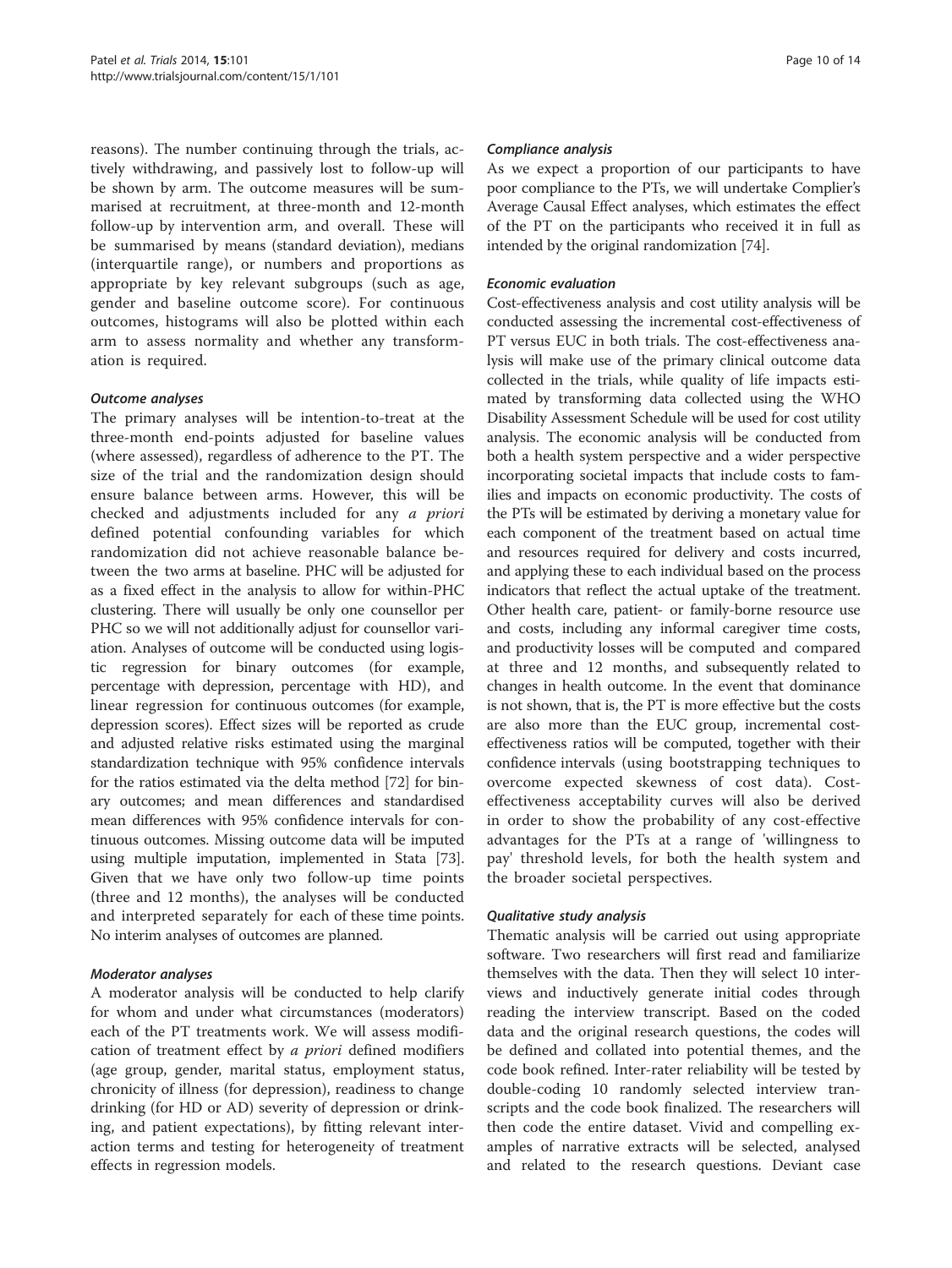analysis will be done to examine narratives that are not consistent with the themes.

## Ethical considerations

The trial protocol has been granted ethical approval from the Sangath and LSHTM Institutional Review Boards. The LSHTM is the trial sponsor. Written (or witnessed, if the participant is illiterate) informed consent will be mandatory for enrolment. All consent procedures will be audio-taped, with the patient's approval, for quality assurance. Separate consent will be taken for participation in the qualitative study. All participants will be able to access EUC, which represents a higher quality of care than what is currently available and is consistent with the type of care currently envisaged in India's District Mental Health Program. We will protect the confidentiality of personal data principally through procedures to separate study data and participant identifiable data. Quantitative data gathered in the tablets for each participant at baseline will retain personal identification items to minimize errors in transcribing identities, but these will be removed before transferring the data to Stata for analysis. We will monitor the occurrence of three specific serious adverse events (SAEs) - death, suicide attempt, and unplanned hospitalization from any cause, will be recorded at threeand 12-month outcome assessments. Their reporting and appropriate responses will be governed by the standard operating procedure approved by the Data Safety and Monitoring Committee, which sets out the a priori criteria

| Committee                                | Role                                                                                                                                                                                                                                                                                                                                                  | <b>Members</b>                                                                                                                              | Frequency<br>of meeting |  |  |
|------------------------------------------|-------------------------------------------------------------------------------------------------------------------------------------------------------------------------------------------------------------------------------------------------------------------------------------------------------------------------------------------------------|---------------------------------------------------------------------------------------------------------------------------------------------|-------------------------|--|--|
| Trial                                    | To monitor all aspects of the conduct and progress of the trial,                                                                                                                                                                                                                                                                                      | • Principal investigator                                                                                                                    | Weekly                  |  |  |
| Management<br>Committee                  | ensure that the protocol is adhered to and take appropriate action<br>to safeguard participants and the quality of the trial itself.                                                                                                                                                                                                                  | • Trial manager                                                                                                                             |                         |  |  |
| (TMC)                                    |                                                                                                                                                                                                                                                                                                                                                       | • Intervention team leaders                                                                                                                 |                         |  |  |
|                                          |                                                                                                                                                                                                                                                                                                                                                       | • Outcome evaluation coordinator                                                                                                            |                         |  |  |
|                                          |                                                                                                                                                                                                                                                                                                                                                       | • Project coordinator                                                                                                                       |                         |  |  |
|                                          |                                                                                                                                                                                                                                                                                                                                                       | • Data manager                                                                                                                              |                         |  |  |
| <b>Trial Steering</b><br>Committee (TSC) | To provide overall supervision of the trial and ensure that it is being<br>conducted in accordance with the protocol and the relevant<br>regulations. The TSC should approve the trial protocol and any<br>protocol amendments and provide advice to the TMC on all aspects<br>of the trial. Decisions about continuation or termination of the trial | · Independent chairperson (Lakshmi Vijayakumar,<br>a psychiatrist and trialist from Chennai)                                                | Six-monthly             |  |  |
|                                          |                                                                                                                                                                                                                                                                                                                                                       | • Co-investigators (Betty Kirkwood, Christopher<br>G Fairburn, Helen Weiss and Michael King)                                                |                         |  |  |
|                                          | or substantial amendments to the protocol are finally the<br>responsibility of the TSC.                                                                                                                                                                                                                                                               | • Members of the TMC                                                                                                                        |                         |  |  |
| Data Safety<br>Monitoring                | The DSMC will review the accruing trial serious adverse event<br>• Sunita Bandewar (anthropologist with<br>reports to assess whether there are any safety issues that should be<br>expertise in research ethics),                                                                                                                                     |                                                                                                                                             | Six-monthly             |  |  |
| Committee<br>(DSMC)                      | brought to participants' attention or any reasons for the trial not to<br>continue. It is the only body that makes recommendations to<br>unblind data and makes further recommendations to the TSC.                                                                                                                                                   | · Soumitra Pathare (psychiatrist with expertise in<br>mental health law and human rights, member<br>of national Mental Health Policy Group) |                         |  |  |
|                                          |                                                                                                                                                                                                                                                                                                                                                       | · Paulomi Sudhir (clinical psychologist)                                                                                                    |                         |  |  |
|                                          |                                                                                                                                                                                                                                                                                                                                                       | • Nikhil Gupte (biostatistician, runs a clinical<br>trials unit)                                                                            |                         |  |  |

## Table 6 Trial management committees

for unblinding of adverse events (that is, a statistically significant difference in prevalence between the two arms at  $P \le 0.01$ ). SAEs will be compiled by the data manager at the end of the week during outcome follow-ups, and the report shared with the principal investigator and a psychiatrist independent of the trials. The independent psychiatrist will make contact with the respondent within 24 hours of receiving the SAE report, to arrange a convenient time and place to complete a detailed interview either on phone or face to face and offer any necessary intervention. A blinded summary of SAEs will be sent to the Data Safety Monitoring Committee and Institutional Review Boards on a quarterly frequency. Patients in the HAP trial who remain symptomatic at the end of the trial will be offered free specialist care services from the independent psychiatrist.

## Trial management

Three committees will monitor the progress of the trial (Table 6). Trial monitoring will comprise the collation and reporting of routine trial process indicators and adverse events. Summary statistics and graphs showing trends over time will be compiled for the process indicators, and reported on a weekly basis to the Trial Management Committee and monthly to all members of the Trial Steering Committee. The Data Safety and Monitoring Committee will receive three-monthly reports of SAEs, the trial flow charts, and tables showing baseline comparability of patient characteristics between arms.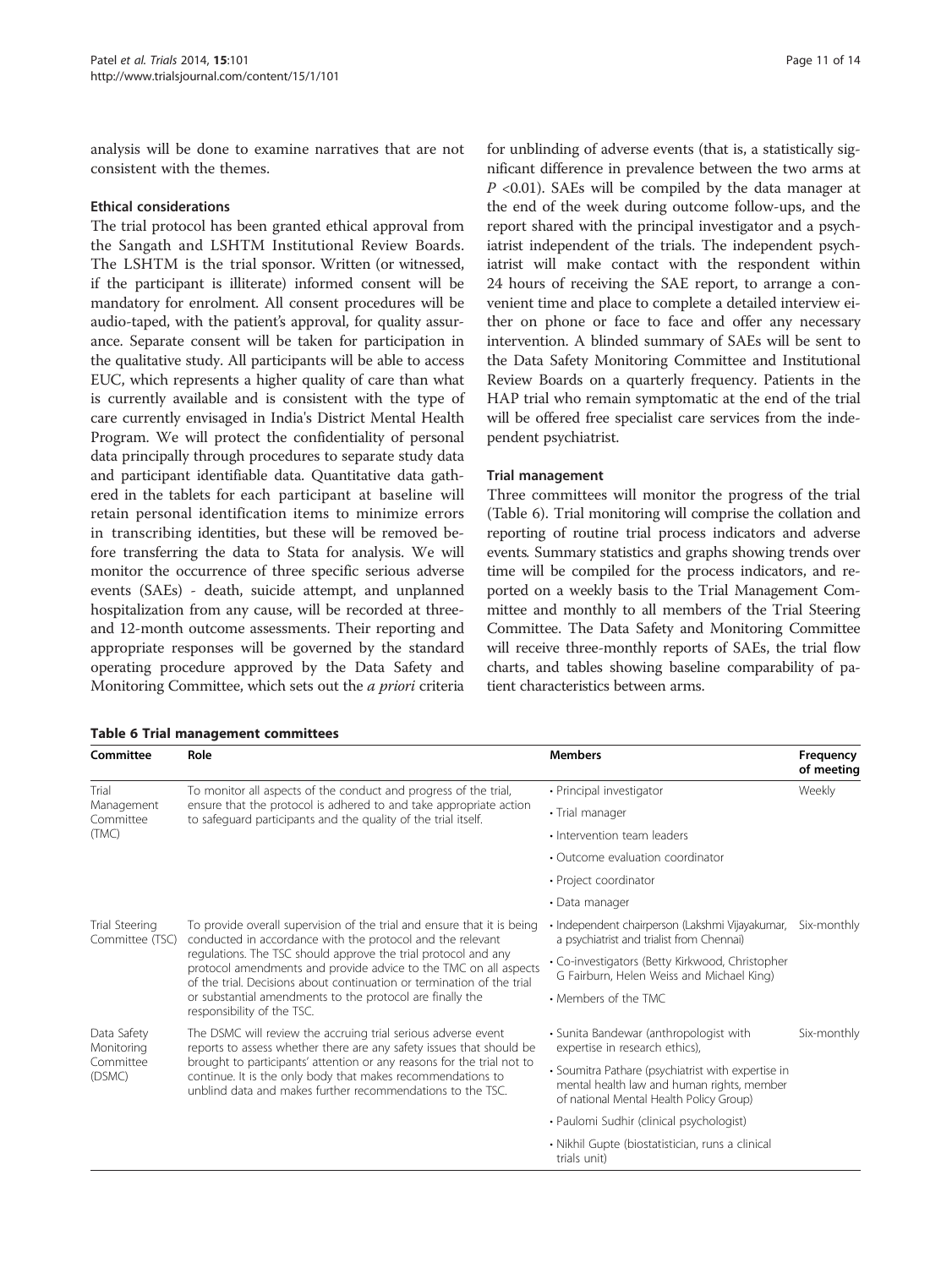## <span id="page-11-0"></span>**Discussion**

The PREMIUM trials will extend evidence on the effectiveness of PTs when delivered by NSHWs in LMIC contexts [\[20](#page-12-0)]. The trials, which address two leading causes of the mental health-related global burden of disease, are designed to be used in routine primary health care settings, employing minimum exclusion criteria for participation, using the same pool of affordable and available human resources, and include a comprehensive economic assessment. These factors all point to the potential scalability of the findings. The main limitation of our trial design is that we are not using diagnostic interviews to characterize our participants or the outcomes; however, these are not practical in the context of the trial and not generalizable in the real-world of primary health care. The delivery agent of the PTs is not a routine health care worker but a counsellor specifically employed by the programme, and thus the trial findings will need to be interpreted cautiously in terms of their scalability. Finally, while we have argued for the rationale of using the same pool of counsellors to deliver both PTs, there is an obvious risk that this design may reduce their effectiveness in delivering each PT with optimal quality and fidelity. Ultimately, we anticipate that the long-term impact of the evidence generated by PREMIUM will be to contribute to closing the treatment gap for mental disorders in low-resourced settings through scaling-up effective PTs for delivery by NSHWs by offering a range of practical tools (such as treatment manuals, patient resource materials and quality assessment tools) to complement the WHO's mhGAP guidelines. In doing so, new treatments will be developed with potential applicability not only in LMICs but in well-resourced contexts as well, as the human resource costs of mental health care spiral in all countries.

## Trials status

Enrolment for the trials begun on 28 October 2013. Based on our experiences with the pilot study, we expect approximately 4% prevalence of depression and HD (based on screening over 14,000 adult PHC attendees) and a 50% participation rate. Thus, with eight PHCs, each enrolling three participants per week for either trial, we expect to complete recruitment of our target samples in 12 months (that is, by the end of October 2014) and complete the primary end-point three-month outcome evaluation by the end of January 2015. The final 12-month outcome evaluation will be completed by the end of October 2015. In the event that one trial attains the expected sample size ahead of the other, recruitment will still continue till the other trial achieves its target. This is to ensure consistency in trial design and that counsellors are able to see similar groups of patients so that they do not behave differently.

#### **Abbreviations**

AD: alcohol dependence; AUD: alcohol use disorders; AUDIT: Alcohol Use Disorders Identification Test; CAP: Counselling for Alcohol Problems; EUC: enhanced usual care; HAP: Healthy Activity Programme; HD: harmful drinking; LSHTM: London School of Hygiene and Tropical Medicine; LMICs: low- and middle-income countries; mhGAP: Mental Health Gap Action Programme; NSHWs: non-specialist health workers; PHC: primary health centre; PHQ-9: patient health questionnaire; PREMIUM: Program for Effective Mental Health Interventions in Under-resourced Health Systems; PTs: psychological treatments; SAE: serious adverse events; WHO: World Health Organization; WHO DAS: WHO Disability Assessment Schedule.

#### Competing interests

The authors declare that they have no competing interests.

#### Authors' contributions

VP: conception, design, analysis of pilot data and manuscript writing. BW and AN: pilot data collection, analysis of pilot data and critical revision of the manuscript. HAW: design, analysis of pilot data and critical revision of the manuscript. AA, SN, BB, JP, SD, SH: pilot data collection and critical revision of the manuscript. RA, RV: design and critical revision of the manuscript. MK, JM: design and critical revision of the manuscript. DM, PM: pilot data analysis and critical revision of the manuscript. CF, BRK: conception, design and critical revision of the manuscript. All authors read and approved the final manuscript.

#### Acknowledgements

This trial has been entirely funded by a Wellcome Trust Senior Research Fellowship to VP. The trial is conducted through a partnership of the London School of Hygiene & Tropical Medicine, UK (the trial sponsor), Sangath, Goa and the Directorate of Health Services, Government of Goa, India.

#### Author details

<sup>1</sup>Sangath Centre, Alto-Porvorim, 403521 Goa, India. <sup>2</sup>Faculty of Epidemiology and Population Health, London School of Hygiene and Tropical Medicine, London, UK.<sup>3</sup> Kintampo Health Research Centre, Ghana Health Service, Kintampo, Ghana. <sup>4</sup>Department of Psychology and Neuroscience, University of Colorado, Boulder, CO, USA. <sup>5</sup>Department of Psychology and Human Development, Vanderbilt University, Nashville TN, USA. <sup>6</sup>Department of Mental Health Sciences, University College, London, UK. <sup>7</sup>Personal Social Services Research Unit, London School of Economics and Political Science, London, UK. <sup>8</sup>National Institute of Mental Health and Neurosciences, Bangalore, India. <sup>9</sup>Department of Psychology, University of Bath, Bath, UK. <sup>10</sup>Department of Psychiatry, University of Oxford, Oxford, UK.

#### Received: 30 November 2013 Accepted: 19 March 2014 Published: 2 April 2014

#### References

- 1. Lopez AMC, Ezzati M, Jamison D, Murray C: Global Burden of Disease and Risk Factors. Washington: Oxford University Press and the World Bank; 2006.
- 2. Benegal V, Chand PK, Obot IS: Packages of care for alcohol use disorders in low- and middle-income countries. PLoS Med 2009, 6:e1000170.
- 3. Patel V, Simon G, Chowdhary N, Kaaya S, Araya R: Packages of care for depression in low- and middle-income countries. PLoS Med 2009, 6:e1000159.
- 4. WHO: mhGAP Intervention Guide for Mental, Neurological and Substance Use Disorders in non-Specialized Health Settings. Geneva, Switzerland: WHO; 2010.
- 5. Wiles N, Thomas L, Abel A, Ridgway N, Turner N, Campbell J, Garland A, Hollinghurst S, Jerrom B, Kessler D, Kuyken W, Morrison J, Turner K, Williams C, Peters T, Lewis G: Cognitive behavioural therapy as an adjunct to pharmacotherapy for primary care based patients with treatment resistant depression: results of the CoBalT randomised controlled trial. Lancet 2013, 381:375–384.
- 6. Patel V, Weiss HA, Chowdhary N, Naik S, Pednekar S, Chatterjee S, De Silva MJ, Bhat B, Araya R, King M, Simon G, Verdeli H, Kirkwood BR: Effectiveness of an intervention led by lay health counsellors for depressive and anxiety disorders in primary care in Goa, India (MANAS): a cluster randomised controlled trial. Lancet 2086–2095, 2010:376.
- 7. Vittengl JR, Clark LA, Dunn TW, Jarrett RB: Reducing relapse and recurrence in unipolar depression: a comparative meta-analysis of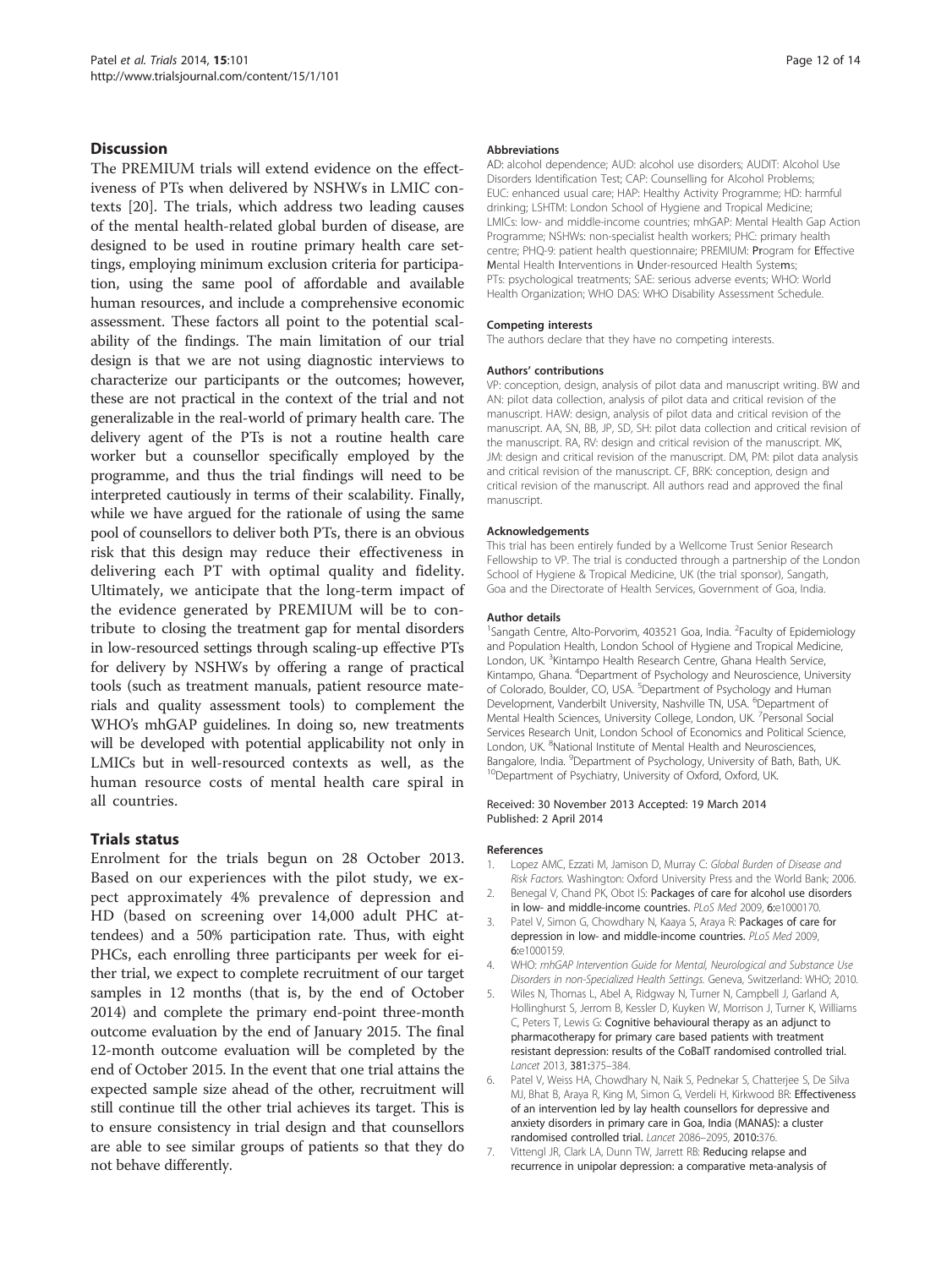<span id="page-12-0"></span>cognitive-behavioral therapy's effects. J Consult Clin Psychol 2007, 75:475–488.

- 8. Heather N: Breaking new ground in the study and practice of alcohol brief interventions. Drug Alcohol Rev 2010, 29:584–588.
- Bien TH, Miller WR, Tonigan JS: Brief interventions for alcohol problems: a review. Addiction 1993, 88:315–335.
- 10. Kahan M, Wilson L, Becker L: Effectiveness of physician-based interventions with problem drinkers: a review. Can Med Assoc J 1995, 152:851-859
- 11. Wilk A, Jensen N, Havighurst T: Meta-analysis of randomized control trials addressing brief interventions in heavy alcohol drinkers. J Gen Intern Med 1997, 12:274–283.
- 12. Kaner E, Beyer F, Dickinson H, Pienaar E, Campbell F, Schlesinger C, Heather N, Saunders J, Burnan B: Effectiveness of brief alcohol interventions in primary care populations. Cochrane Database Syst Rev 2007, 2:CD004148.
- 13. Liu SI, Wu SI, Chen SC, Huang HC, Sun FJ, Fang CK, Hsu CC, Huang CR, Yeh HM, Shih SC: Randomized controlled trial of a brief intervention for unhealthy alcohol use in hospitalized Taiwanese men. Addiction 2011, 106:928–940.
- 14. Field CA, Caetano R: The effectiveness of brief intervention among injured patients with alcohol dependence: who benefits from brief interventions? Drug Alcohol Depend 2010, 111:13–20.
- McCambridge J, Rollnick S: Should brief interventions in primary care address alcohol problems more strongly? Addiction 2013 [Epub ahead of print].
- 16. McCambridge J: Fifty years of brief intervention effectiveness trials for heavy drinkers. Drug Alcohol Rev 2011, 30:567-568.
- 17. Krupski A, Sears JM, Joesch JM, Estee S, He L, Dunn C, Huber A, Roy-Byrne P, Ries R: Impact of brief interventions and brief treatment on admissions to chemical dependency treatment. Drug Alcohol Depend 2010, 110:126–136.
- 18. Maziak W, Eissenberg T, Klesges RC, Keil U, Ward KD: Adapting smoking cessation interventions for developing countries: a model for the Middle East. Int J Tuberc Lung Dis 2004, 8:403–413.
- 19. Patel V: The need for treatment evidence for common mental disorders in developing countries. Psychol Med 2000, 30:743–746.
- 20. van Ginneken NTP, Lewin S, Rao GN, Meera SM, Pian J, Chandrashekar S, Patel V: Non-specialist health worker interventions for the care of mental, neurological and substance-abuse disorders in low- and middle-income countries. Cochrane Database Syst Rev 2013, 11, CD009149.
- 21. Buttorff C, Hock RS, Weiss HA, Naik S, Araya R, Kirkwood BR: Economic evaluation of a task-shifting intervention for common mental disorders in India. Bull World Health Organ 2012, 90:813–821.
- 22. Padmanathan P, De Silva MJ: The acceptability and feasibility of task-sharing for mental healthcare in low and middle income countries: a systematic review. Soc Sci Med 2013, 97:82–86.
- 23. Tomlinson M, Rudan I, Saxena S, Swartz L, Tsai A, Patel V: Setting investment priorities for research in global mental health. Bull World Health Organ 2009, 87:438–446.
- 24. Murthy P, Manjunatha N, Subodh B, Chand P, Benegal V: Substance use and addiction research in India. Indian J Psychiatry 2010, 52:189-199.
- 25. Patel V, Araya R, Chowdhary N, King M, Kirkwood B, Nayak S, Simon G, Weiss HA: Detecting common mental disorders in primary care in India: a comparison of five screening questionnaires. Psychol Med 2008, 38:221–228.
- 26. Kroenke K, Spitzer RL, Williams JBW: The PHQ-9 Validity of a brief depression severity measure. J Gen Intern Med 2001, 16:606-613.
- 27. Kroenke KS, Spitzer RL: The PHQ-9: a new depression diagnostic and severity measure. Psychiatr Ann 2002, 32:91-97.
- 28. Saunders JB, Aasland OG, Babor TF, Fuente JR, Grant M: Development of the Alcohol Use Disorders Identification Test (AUDIT): WHO collaborative project on early detection of persons with harmful alcohol consumption-II. Addiction 1993, 88:791–804.
- 29. Babu RS, Sengupta SN, Sateesh Babu R: A study of problem drinkers in a general hospital. Indian J Psychiatry 1997, 39:13–17.
- 30. Silva MC, Gaunekar G, Patel V, Kukalekar DS, Fernandes J: The prevalence and correlates of hazardous drinking in industrial workers: a study from Goa, India. Alcohol Alcohol 2003, 38:79–83.
- 31. Kunz MF, French MT, Bazargan-Hejazi S: Cost-effectiveness analysis of a brief intervention delivered to problem drinkers presenting at an inner-city hospital emergency department. J Stud Alcohol 2004, 65:363–370.
- 32. NICE: Alcohol Dependence and Harmful Alcohol Use: Full Guideline CG115. London: NICE Press Office; 2011.
- 33. Fournier JC, DeRubeis RJ, Shelton RC, Hollon SD, Amsterdam JD, Gallop R: Prediction of response to medication and cognitive therapy in the treatment of moderate to severe depression. J Consult Clin Psychol 2009, 77:775–787.
- 34. Barnett NP, Apodaca TR, Magill M, Colby SM, Gwaltney C, Rohsenow DJ, Monti PM: Moderators and mediators of two brief interventions for alcohol in the emergency department. Addiction 2010, 105:452–465.
- 35. Fournier JC, DeRubeis RJ, Hollon SD, Dimidjian S, Amsterdam JD, Shelton RC, Fawcett J: Antidepressant drug effects and depression severity: a patientlevel meta-analysis. JAMA 2010, 303:47–53.
- Constantino MJ, Arnkoff DB, Glass CR, Ametrano RM, Smith JZ: Expectations. J Clin Psychol 2011, 67:184–192.
- 37. Schulz KF, Grimes DA: Allocation concealment in randomised trials: defending against deciphering. Lancet 2002, 359:614–618.
- 38. Bower P, Kontopantelis E, Sutton A, Kendrick T, Richards DA, Gilbody S, Knowles S, Cuijpers P, Andersson G, Christensen H, Meyer B, Huibers M, Smit F, van Straten A, Warmerdam L, Barkham M, Bilich L, Lovell K, Liu ET: Influence of initial severity of depression on effectiveness of low intensity interventions: meta-analysis of individual patient data. BMJ 2013, 346:f540.
- 39. Ekers D, Richards D, Gilbody S: A meta-analysis of randomized trials of behavioural treatment of depression. Psychol Med 2008, 38:611–623.
- 40. Moradveisi L, Huibers MJ, Renner F, Arasteh M, Arntz A: Behavioural activation v. antidepressant medication for treating depression in Iran: randomised trial. Br J Psychiatry 2013, 202:204–211.
- 41. Vasilaki EI, Hosier SG, Cox WM: The efficacy of motivational interviewing as a brief intervention for excessive drinking: a meta-analytic review. Alcohol Alcohol 2006, 41:328–335.
- 42. Bager P, Vilstrup H: Post-discharge brief intervention increases the frequency of alcohol abstinence—a randomized trial. J Addict Nurs 2010, 21:37–41.
- 43. Rahman A, Malik A, Sikander S, Roberts C, Creed F: Cognitive behaviour therapy-based intervention by community health workers for mothers with depression and their infants in rural Pakistan: a cluster-randomised controlled trial. Lancet 2008, 372:902–909.
- 44. Hill Z, Manu A, Tawiah-Agyemang C, Gyan T, Turner K, Weobong B, Ten Asbroek AH, Kirkwood BR: How did formative research inform the development of a home-based neonatal care intervention in rural Ghana? *J Perinatol* 2008, 28(2):S38-S45.
- 45. Rahman A: Challenges and opportunities in developing a psychological intervention for perinatal depression in rural Pakistan–a multi-method study. Arch Womens Ment Health 2007, 10:211–219.
- Araya R, Rojas G, Fritsch R, Gaete J, Rojas M, Simon G, Peters TJ: Treating depression in primary care in low-income women in Santiago, Chile: a randomised controlled trial. Lancet 2003, 361:995–1000.
- 47. Dias A, Dewey ME, D'Souza J, Dhume R, Motghare DD, Shaji KS, Menon R, Prince M, Patel V: The effectiveness of a home care program for supporting caregivers of persons with dementia in developing countries: a randomised controlled trial from Goa, India. PLoS One 2008, 3:e2333.
- 48. Chatterjee S, Chowdhary N, Pednekar S, Cohen A, Andrew G, Araya R, Simon G, King M, Telles S, Verdeli H, Clougherty K, Kirkwood B, Patel V: Integrating evidence-based treatments for common mental disorders in routine primary care: feasibility and acceptability of the MANAS intervention in Goa, India. World Psychiatry 2008, 7:45–53.
- 49. Verdeli H, Clougherty K, Bolton P, Speelman L, Lincoln N, Bass J, Neugebauer R, Weissman MM: Adapting group interpersonal psychotherapy for a developing country: experience in rural Uganda. World Psychiatry 2003, 2:114–120.
- 50. Bolton P, Bass J, Neugebauer R, Verdeli H, Clougherty KF, Wickramaratne P, Speelman L, Ndogoni L, Weissman M: Group interpersonal psychotherapy for depression in rural Uganda: a randomized controlled trial. JAMA 2003, 289:3117–3124.
- 51. Martell CR, Dimidjian S, Herman-Dunn R: Behavioural Activation for Depression: a Clinician's Guide. New York: The Guilford Press; 2010.
- 52. Miller WR, Zweben A, DiClimente C, Rychtarik R: Motivational Enhancement Therapy Manual: A Clinical Research Guide for Therapists Treating Individuals with Alcohol Abuse and Dependence. Bethesda MD: National Institute on Alcohol Abuse and Alcoholism; 1994.